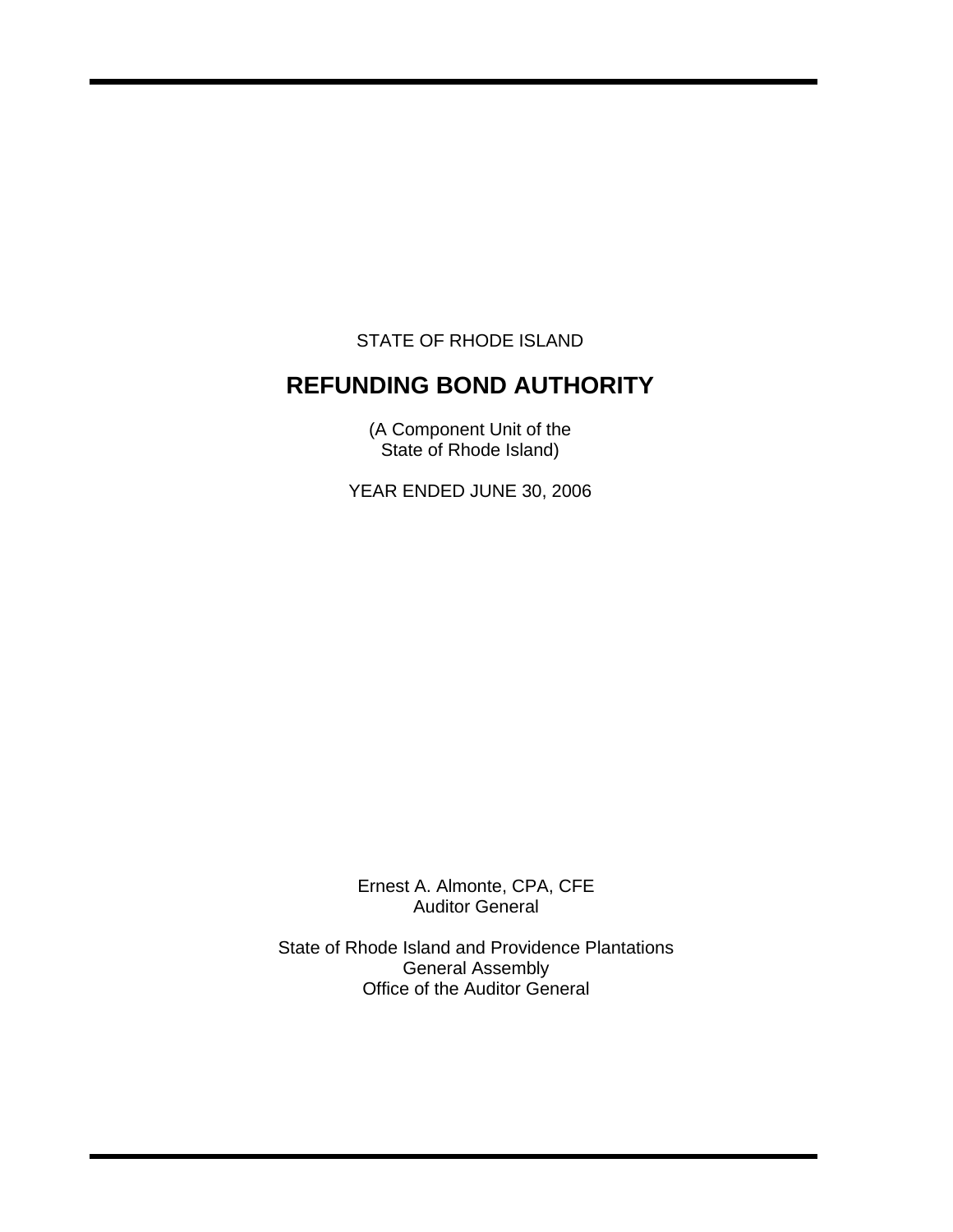

STATE of RHODE ISLAND and PROVIDENCE PLANTATIONS

GENERAL ASSEMBLY

OFFICE OF THE AUDITOR GENERAL

- ♦ **Integrity**
- ♦ **Reliability**
- ♦ **Independence**
- ♦ **Accountability**

ERNEST A. ALMONTE, CPA, CFE **Auditor General**  ernest.almonte@oag.ri.gov

September 29, 2006

# JOINT COMMITTEE ON LEGISLATIVE SERVICES:

SPEAKER William J. Murphy, Chairman

Senator Joseph A. Montalbano Senator Dennis L. Algiere Representative Gordon D. Fox Representative Robert A. Watson

 We have completed our audit of the financial statements of the Rhode Island Refunding Bond Authority for the fiscal year ended June 30, 2006 in accordance with Section 35-8.1-10 of the General Laws.

Our reports are contained herein as outlined in the Table of Contents.

Sincerely,

Smert A. Almonte

 Ernest A. Almonte, CPA, CFE Auditor General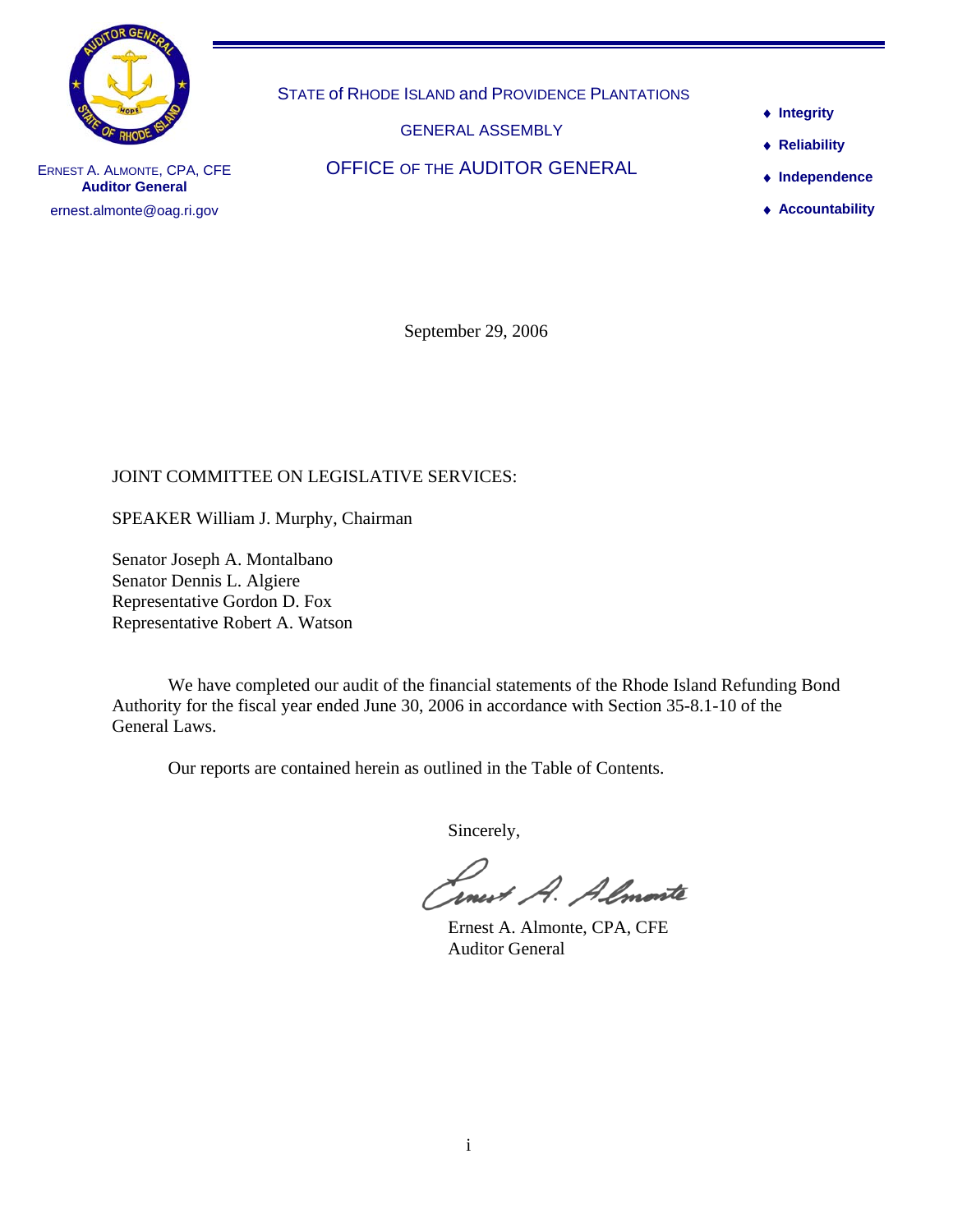# **Rhode Island Refunding Bond Authority**

(A Component Unit of the State of Rhode Island)

**Year Ended June 30, 2006**

# TABLE OF CONTENTS

|         |                                                                                                                                                                                                                                    | Page           |
|---------|------------------------------------------------------------------------------------------------------------------------------------------------------------------------------------------------------------------------------------|----------------|
| I.      | <b>INDEPENDENT AUDITOR'S REPORT</b>                                                                                                                                                                                                | 1              |
| П.<br>3 | MANAGEMENT'S DISCUSSION AND ANALYSIS                                                                                                                                                                                               |                |
| III.    | <b>BASIC FINANCIAL STATEMENTS</b>                                                                                                                                                                                                  |                |
|         | <b>Statement of Net Assets</b>                                                                                                                                                                                                     | 6              |
|         | Statement of Revenues, Expenses and Changes in<br><b>Net Assets</b>                                                                                                                                                                | $\overline{7}$ |
|         | <b>Statement of Cash Flows</b>                                                                                                                                                                                                     | 8              |
|         | <b>Notes to Financial Statements</b>                                                                                                                                                                                               | 9              |
| IV.     | SUPPLEMENTARY INFORMATION                                                                                                                                                                                                          |                |
|         | <b>Combining Statement of Net Assets</b>                                                                                                                                                                                           | 15             |
|         | Combining Statement of Revenues, Expenses and Changes in<br><b>Net Assets</b>                                                                                                                                                      | 16             |
|         | <b>Combining Statement of Cash Flows</b>                                                                                                                                                                                           | 17             |
| V.      | <b>INDEPENDENT AUDITOR'S REPORT ON INTERNAL CONTROL OVER</b><br>FINANCIAL REPORTING AND ON COMPLIANCE AND OTHER MATTERS<br>BASED ON AN AUDIT OF FINANCIAL STATEMENTS PERFORMED IN<br>ACCORDANCE WITH GOVERNMENT AUDITING STANDARDS | 18             |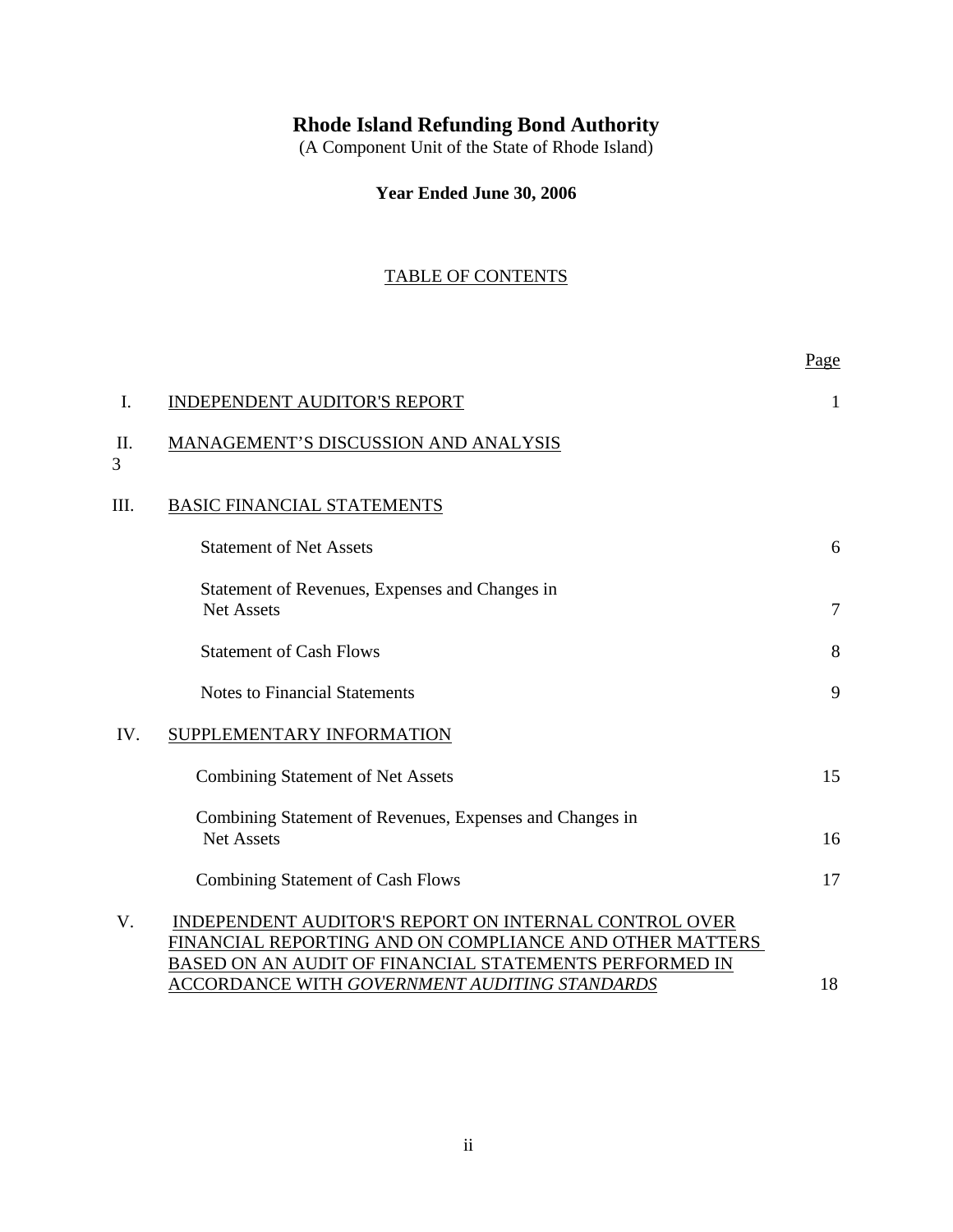

STATE of RHODE ISLAND and PROVIDENCE PLANTATIONS

GENERAL ASSEMBLY

OFFICE OF THE AUDITOR GENERAL

♦ **Integrity**

♦ **Reliability** 

♦ **Independence** 

♦ **Accountability**

ERNEST A. ALMONTE, CPA, CFE **Auditor General**  ernest.almonte@oag.ri.gov

# **INDEPENDENT AUDITOR'S REPORT**

## JOINT COMMITTEE ON LEGISLATIVE SERVICES, GENERAL ASSEMBLY STATE OF RHODE ISLAND AND PROVIDENCE PLANTATIONS:

# BOARD OF DIRECTORS OF THE RHODE ISLAND REFUNDING BOND AUTHORITY:

We have audited the accompanying statement of net assets of the Rhode Island Refunding Bond Authority (the Authority), a component unit of the State of Rhode Island and Providence Plantations, as of June 30, 2006, and the related statements of revenues, expenses and changes in net assets and cash flows for the year then ended. These financial statements are the responsibility of the Authority's management. Our responsibility is to express an opinion on these financial statements based on our audit.

We conducted our audit in accordance with auditing standards generally accepted in the United States of America and the standards applicable to financial audits contained in *Government Auditing Standards,* issued by the Comptroller General of the United States. Those standards require that we plan and perform the audit to obtain reasonable assurance about whether the financial statements are free of material misstatement. An audit includes examining, on a test basis, evidence supporting the amounts and disclosures in the financial statements. An audit also includes assessing the accounting principles used and significant estimates made by management, as well as evaluating the overall financial statement presentation. We believe that our audit provides a reasonable basis for our opinion.

In our opinion, the financial statements referred to above present fairly, in all material respects, the financial position of the Authority as of June 30, 2006, and the changes in its financial position and its cash flows for the year then ended in conformity with accounting principles generally accepted in the United States of America.

As discussed in Note 3, collection of rentals due is dependent upon annual appropriations by the General Assembly of the State of Rhode Island.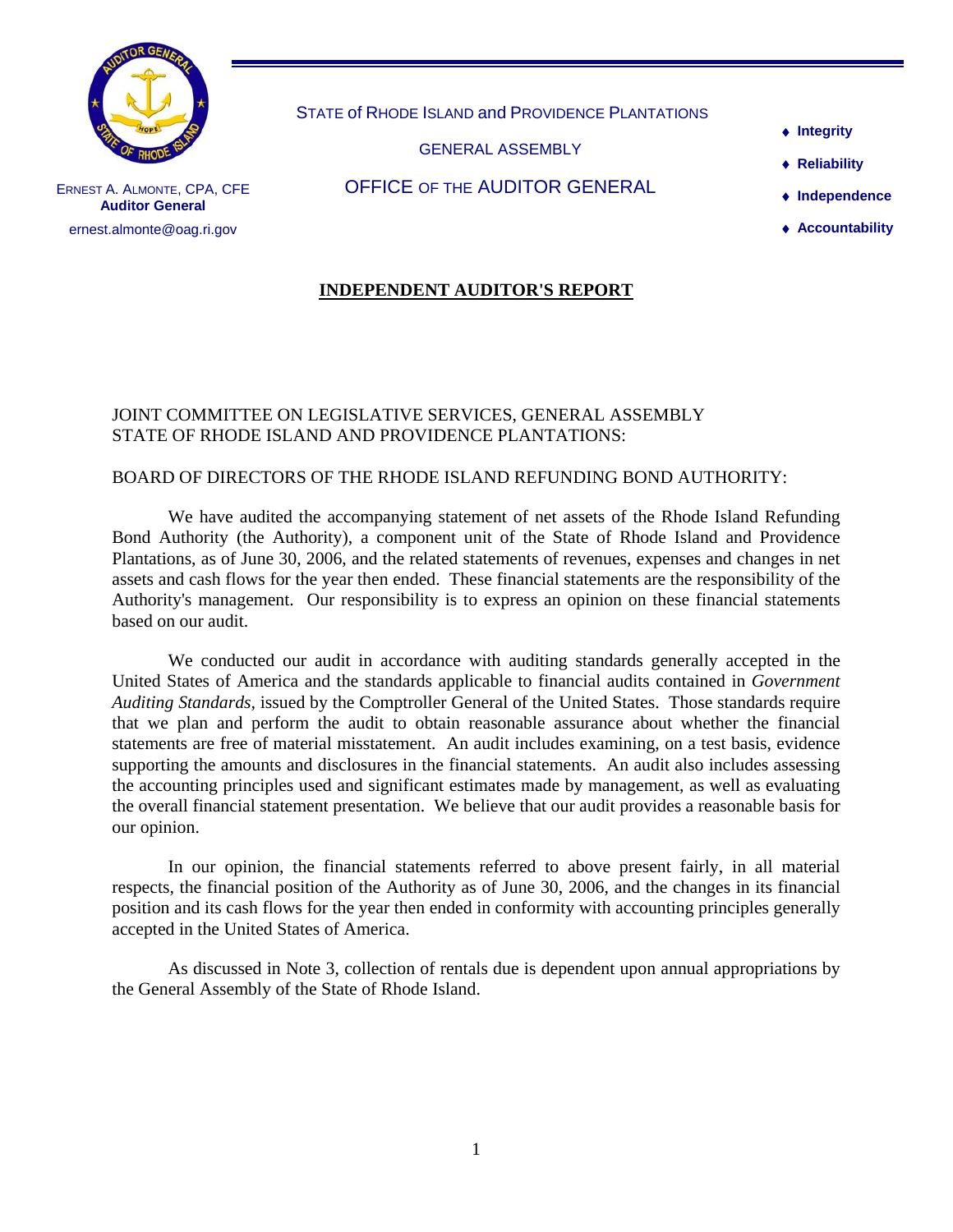JOINT COMMITTEE ON LEGISLATIVE SERVICES, GENERAL ASSEMBLY BOARD OF DIRECTORS OF THE RHODE ISLAND REFUNDING BOND AUTHORITY Page 2

In accordance with *Government Auditing Standards*, we have also issued our report dated September 21, 2006 on our consideration of the Authority's internal control over financial reporting and on our tests of its compliance with certain provisions of laws, regulations, contracts and other matters. The purpose of that report is to describe the scope of our testing of internal control over financial reporting and compliance and the results of that testing, and not to provide an opinion on the internal control over financial reporting or on compliance. That report is an integral part of an audit performed in accordance with *Government Auditing Standards* and should be considered in assessing the results of our audit.

The Management's Discussion and Analysis on pages 3 through 5 is not a required part of the basic financial statements but is supplementary information required by the Governmental Accounting Standards Board. We have applied certain limited procedures, which consisted principally of inquiries of management regarding the methods of measurement and presentation of the required supplementary information. However, we did not audit the information and express no opinion on it.

Our audit was conducted for the purpose of forming an opinion on the basic financial statements taken as a whole. The combining fund statements as listed in the accompanying table of contents are presented for purposes of additional analysis and are not a required part of the basic financial statements. The combining fund statements have been subjected to the auditing procedures applied in the audit of the basic financial statements and, in our opinion, are fairly stated in all material respects in relation to the basic financial statements taken as a whole.

Conest A. Almonte

 Ernest A. Almonte, CPA, CFE Auditor General

September 21, 2006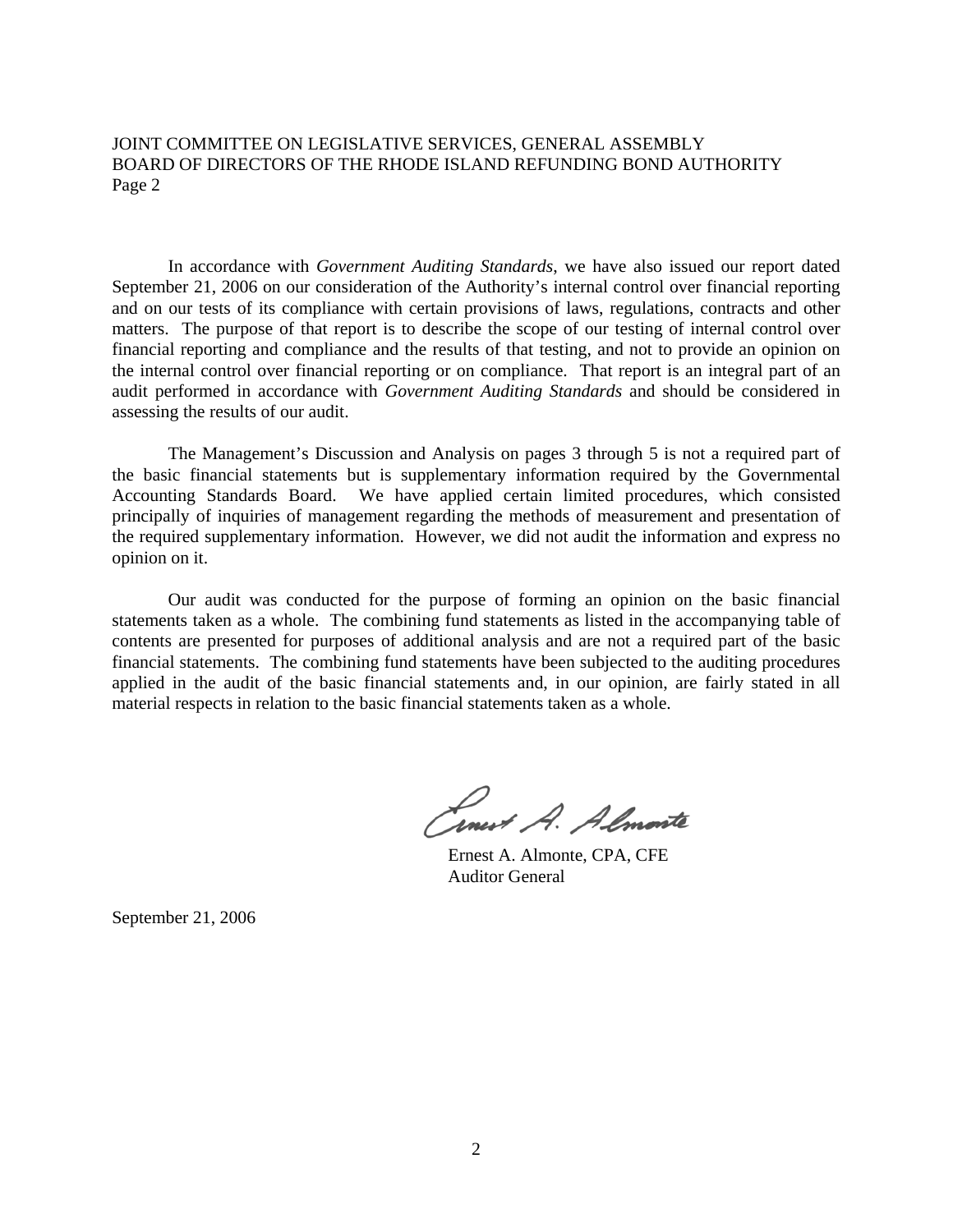(A Component Unit of the State of Rhode Island)

#### **Management's Discussion and Analysis**

Management of the Rhode Island Refunding Bond Authority (Authority) provides this Management's Discussion and Analysis of their financial performance for the readers of the Authority's financial statements. This narrative provides an overview of the Authority's financial activity for the year ended June 30, 2006. This analysis is to be considered in conjunction with the financial statements to provide an objective analysis of the Authority's financial activities based on facts, decisions and conditions currently facing management.

#### Understanding the Authority's Financial Statements

The Authority serves as a financing mechanism for the State of Rhode Island. It was originally created to pay, redeem, or retire all or part of some of the State's general obligation bonds, and it later acquired the functions of the Rhode Island Public Buildings Authority whose purpose was to finance the acquisition, construction and improvement of public facilities through the issuance of revenue bonds. All Authority debt is repaid via annual payments made by the State in amounts equal to debt service requirements. The operating expenses of the authority are also reimbursed by the State.

 The Authority is a component unit of the State of Rhode Island and Providence Plantations ("State") and its financial activity is blended into the State's financial statements. In accordance with generally accepted accounting principles, this report consists of a series of financial statements, along with notes to the financial statements. The financial statements immediately follow this discussion and analysis and are designed to highlight the Authority's net assets and changes to those net assets resulting from the Authority's activity.

 Multiple funds were established to account for the Authority's activities as required by the underlying bond resolutions. The combining financial statements detail all individual fund activity and are presented beginning on page 15.

### Financial Highlights for the Year Ended June 30, 2006

- **Bonds payable at June 30, 2006 decreased \$16,392,279 (21.2 %) when compared to** June 30, 2005.
- Rentals due and the amount due from the State at June 30, 2006 decreased \$15,606,456 (19.1 %) when compared to June 30, 2005.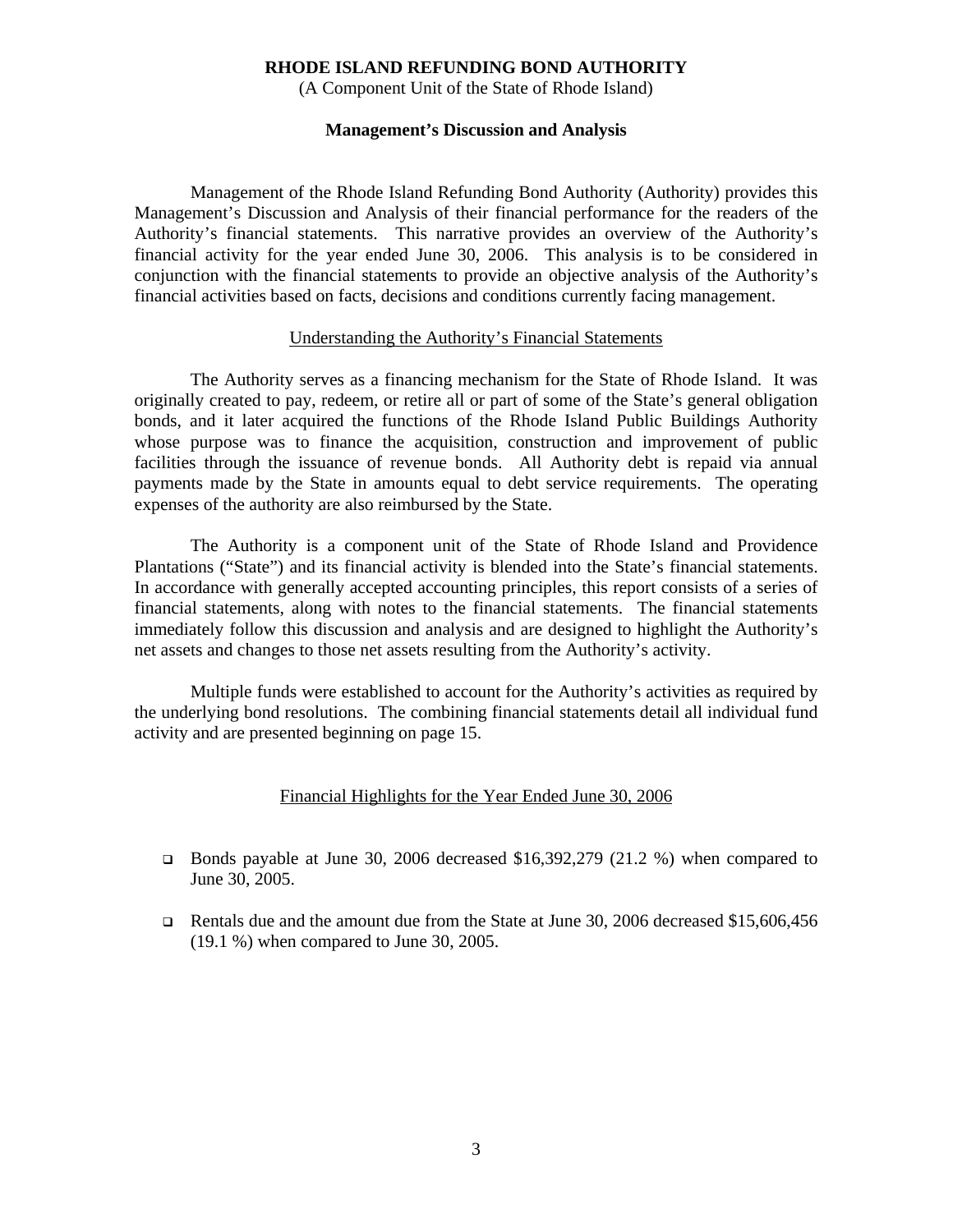(A Component Unit of the State of Rhode Island)

# **Management's Discussion and Analysis**

| <b>Assets, Liabilities and Net Assets</b> |                      |                              |  |  |  |  |  |  |
|-------------------------------------------|----------------------|------------------------------|--|--|--|--|--|--|
|                                           | <b>June 30, 2006</b> | June 30, 2005                |  |  |  |  |  |  |
| Assets:                                   |                      |                              |  |  |  |  |  |  |
| Current:                                  |                      |                              |  |  |  |  |  |  |
| Cash, cash equivalents and investments    | \$<br>344,163 \$     | 332,694                      |  |  |  |  |  |  |
| Amounts due from the State                | 18,784,719           | 15,696,652                   |  |  |  |  |  |  |
| Noncurrent:                               |                      |                              |  |  |  |  |  |  |
| Amounts due from the State                | 47,286,685           | 65,981,208                   |  |  |  |  |  |  |
| Debt issuance costs                       | 413,945              | 1,429,016                    |  |  |  |  |  |  |
|                                           | \$66,829,512         | \$ 83,439,570                |  |  |  |  |  |  |
| Liabilities:                              |                      |                              |  |  |  |  |  |  |
| Current:                                  |                      |                              |  |  |  |  |  |  |
| Accounts payable                          | \$<br>1,118          | $\mathbf{s}$<br>1,114        |  |  |  |  |  |  |
| Interest payable                          | 1,173,346            | 1,401,419                    |  |  |  |  |  |  |
| Bonds payable                             | 17,610,000           | 14,295,000                   |  |  |  |  |  |  |
| Noncurrent:                               |                      |                              |  |  |  |  |  |  |
| Project acquisition promissory notes      | 4,435,076            | 4,435,076                    |  |  |  |  |  |  |
| Bonds payable                             | 43,301,349           | 63,008,628                   |  |  |  |  |  |  |
|                                           | S.<br>66,520,889     | $\mathbb{S}$<br>83, 141, 237 |  |  |  |  |  |  |
| <b>Net Assets:</b>                        |                      |                              |  |  |  |  |  |  |
| Unrestricted                              | 308,623              | 298,333                      |  |  |  |  |  |  |
| Total net assets                          | 308,623              | <u>298,333</u>               |  |  |  |  |  |  |
|                                           |                      |                              |  |  |  |  |  |  |

 Amounts due from the State approximate the Authority's bonds and notes payable plus current interest payable. Decreases in bonds payable due to scheduled payments of principal cause a similar decrease in amounts due from the State.

| <b>Authority Operations</b>                                                                                                                          |                                                                              |                                                                               |  |  |  |  |
|------------------------------------------------------------------------------------------------------------------------------------------------------|------------------------------------------------------------------------------|-------------------------------------------------------------------------------|--|--|--|--|
|                                                                                                                                                      | <b>Year Ended</b><br><b>June 30, 2005</b>                                    |                                                                               |  |  |  |  |
| Rental income<br>Other operating revenue<br>Interest expense<br>Amortization of debt issuance costs<br>Operating expenses<br>Operating income (loss) | S.<br>2,738,348<br>34,395<br>(2,593,478)<br>(146,050)<br>(34,395)<br>(1,180) | \$<br>2,739,124<br>31,614<br>(2,332,543)<br>(407, 886)<br>(31,614)<br>(1,305) |  |  |  |  |
| Other income<br>Change in net assets                                                                                                                 | 11,470<br>10,290                                                             | 5,372<br>4,067                                                                |  |  |  |  |
| Net assets, beginning of year<br>Net assets, end of year                                                                                             | 298,333<br>308,623                                                           | 294,266<br><sup>\$</sup><br>298,333                                           |  |  |  |  |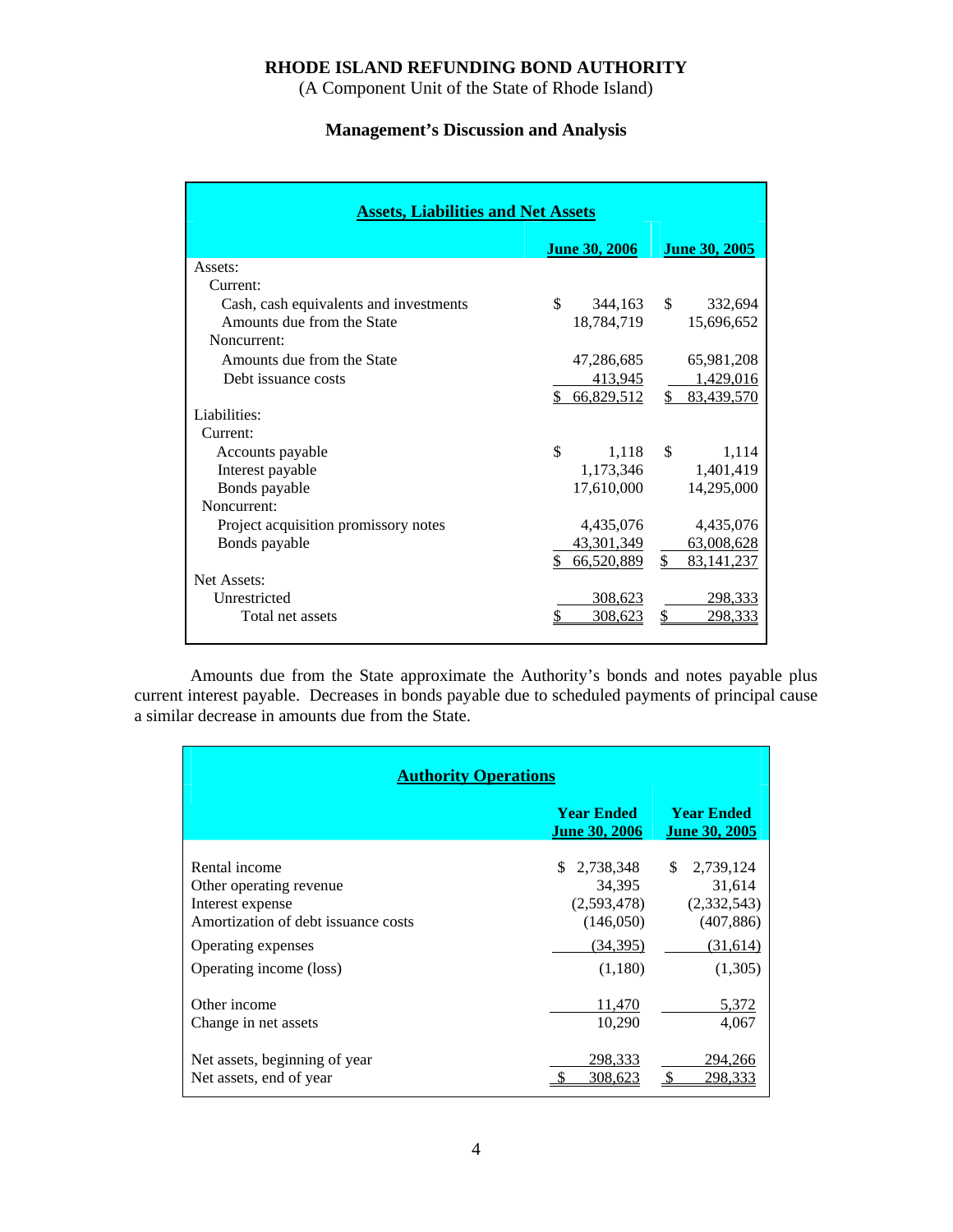(A Component Unit of the State of Rhode Island)

#### **Management's Discussion and Analysis**

 The State pays amounts equal to the annual debt service requirements of the Authority and reimburses it for operating and administrative costs. The decrease in rental income and the increase in interest expense, compared to 2005, resulted from reductions in bonds payable and related rentals due and the amortization of deferred amounts on refunding. Net assets consist of amounts held in the Authority's general fund that accounts for the administrative activities of the Authority. Increases in net assets resulted from investment earnings retained within the Authority's general fund.

#### Future Operations

 Debt service payments on the Authority's remaining two bond issues will continue through fiscal 2010 and will require annual payments from the State equal to the required debt service amounts.

#### Contacting the Authority's Financial Management

 This discussion and analysis presentation is designed to provide a general overview of the Authority's financial activity. Questions concerning any of the information provided in this report or requests for additional financial information should be addressed to the Deputy General Treasurer for Finance, Office of General Treasurer, 40 Fountain Street, Providence, RI 02903, telephone 401.222.2287.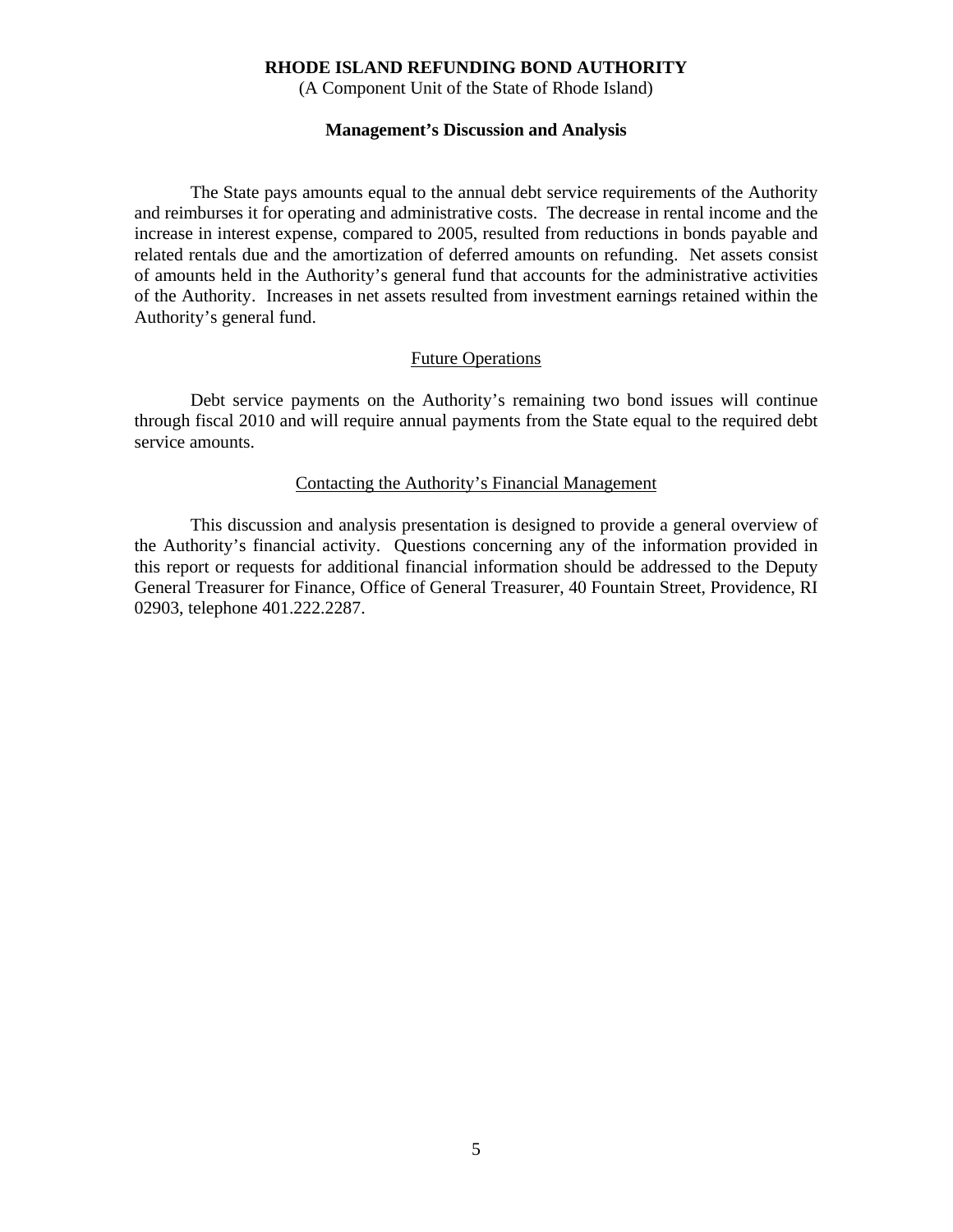# **RHODE ISLAND REFUNDING BOND AUTHORITY STATEMENT OF NET ASSETS June 30, 2006 (A Component Unit of the State of Rhode Island)**

# **ASSETS**

| Current assets:                                          |                          |
|----------------------------------------------------------|--------------------------|
| Cash and cash equivalents (Note 4)                       | \$<br>344,163            |
| Due from State (Note 2)                                  | 1,373                    |
| Rentals due (Note 3)                                     | 18,783,346               |
| Total current assets                                     | 19,128,882               |
| Noncurrent assets:                                       |                          |
| Rentals due (Note 3)                                     | 47,286,685               |
| Debt issuance costs                                      | 413,945                  |
| Total noncurrent assets                                  | 47,700,630               |
| <b>Total assets</b>                                      | 66,829,512               |
| <b>LIABILITIES</b>                                       |                          |
| Current liabilities:                                     |                          |
| Accounts payable                                         | \$<br>1,118              |
| Interest payable                                         | 1,173,346                |
| Bonds payable, net (Note 6)<br>Total current liabilities | 17,610,000<br>18,784,464 |
| Noncurrent liabilities:                                  |                          |
| Project acquisition promissory notes (Note 5)            | 4,435,076                |
| Bonds payable, net (Note 6)                              | 43,301,349               |
| Total noncurrent liabilities                             | 47,736,425               |
| <b>Total liabilities</b>                                 | \$<br>66,520,889         |
| <b>NET ASSETS</b>                                        |                          |
| Unrestricted (Note 7)                                    | 308,623                  |
| <b>Total net assets</b>                                  | \$<br>308,623            |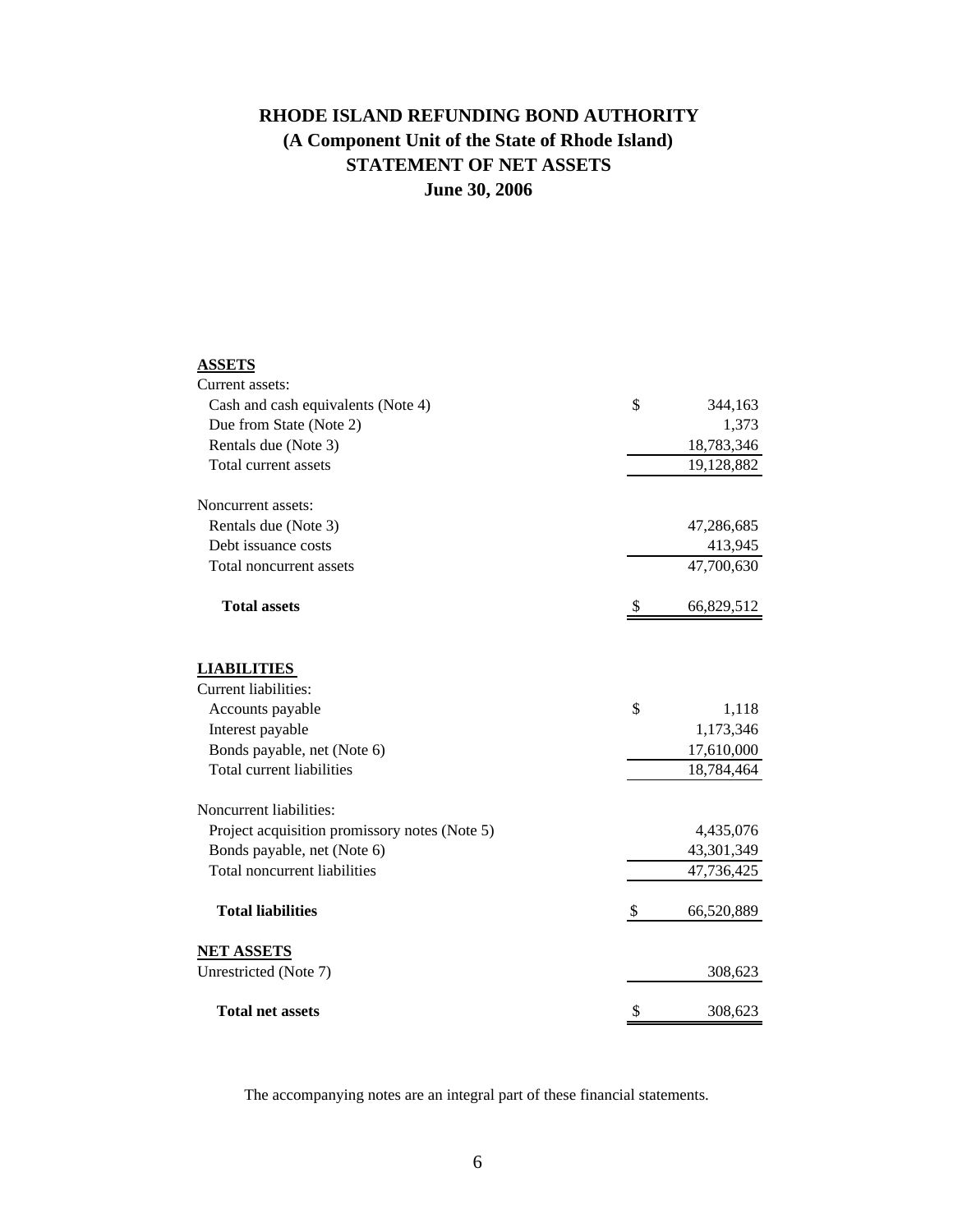# **RHODE ISLAND REFUNDING BOND AUTHORITY (A Component Unit of the State of Rhode Island)**

# **STATEMENT OF REVENUES, EXPENSES AND CHANGES IN NET ASSETS FISCAL YEAR ENDED JUNE 30, 2006**

| <b>Operating revenues</b>           |                 |
|-------------------------------------|-----------------|
| Rental income                       | \$<br>2,738,348 |
| Recovery of administrative costs    | 34,395          |
| <b>Total operating revenues</b>     | 2,772,743       |
| <b>Operating expenses</b>           |                 |
| Interest expense                    | 2,593,478       |
| Amortization of debt issuance costs | 146,050         |
| Personal services                   | 21,292          |
| Trustee fees                        | 7,500           |
| Professional services               | 5,603           |
| <b>Total operating expenses</b>     | 2,773,923       |
| <b>Operating income (loss)</b>      | (1,180)         |
| Nonoperating revenue                |                 |
| Investment income                   | 11,470          |
| <b>Total nonoperating revenue</b>   | 11,470          |
| <b>Change in net assets</b>         | 10,290          |
| Net assets, July 1, 2005            | 298,333         |
| Net assets, June 30, 2006           | \$<br>308,623   |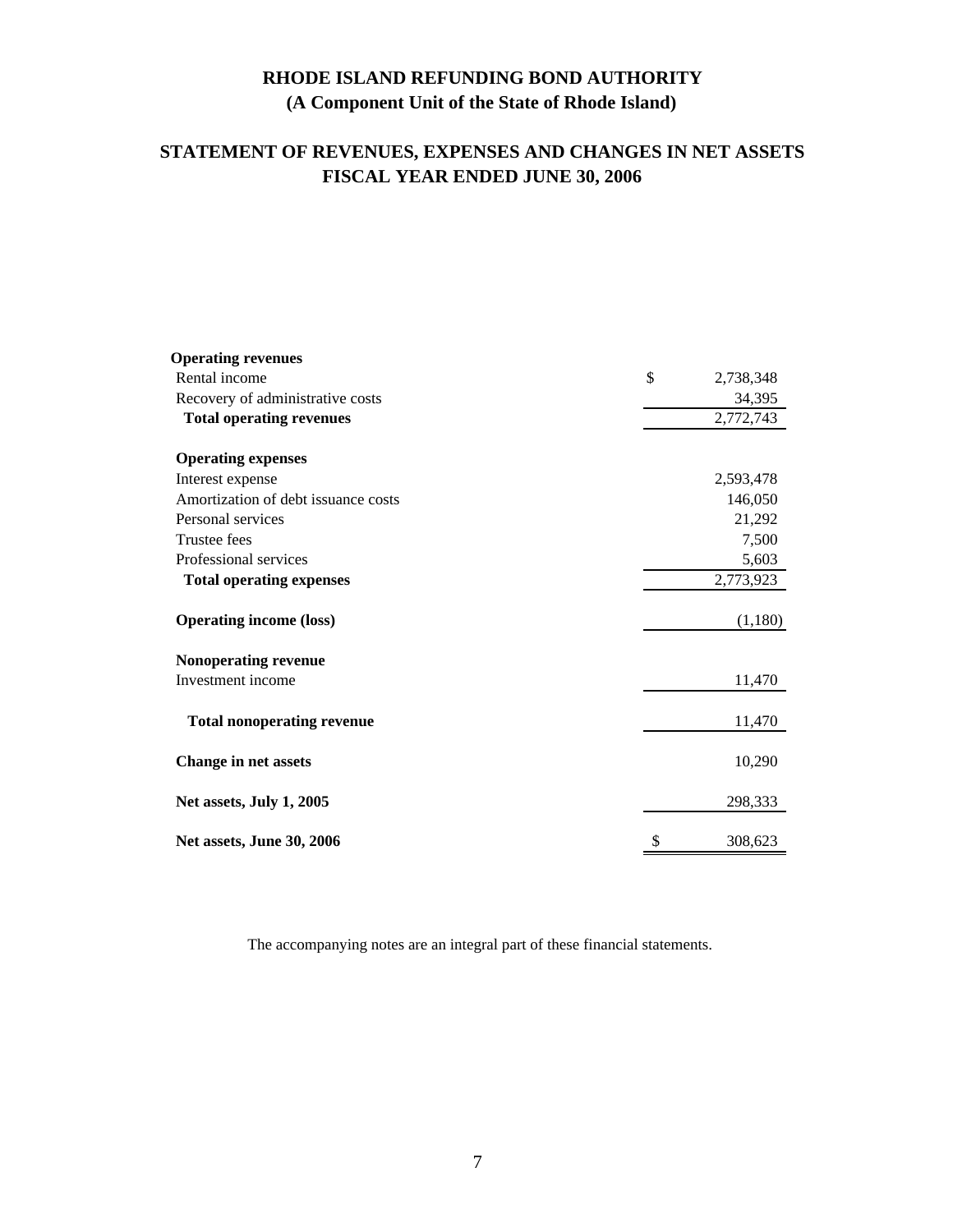# **RHODE ISLAND REFUNDING BOND AUTHORITY (A Component Unit of the State of Rhode Island)**

# **STATEMENT OF CASH FLOWS FISCAL YEAR ENDED JUNE 30, 2006**

# **Cash flows from operating activities:**

| Cash received for:                                        |                  |
|-----------------------------------------------------------|------------------|
| Administrative costs                                      | \$<br>34,395     |
| Rents                                                     | 17,857,201       |
| Cash paid for:                                            |                  |
| Personal services                                         | (21,292)         |
| Trustee fees                                              | (7,500)          |
| Other goods and services                                  | (5,603)          |
| Net cash provided by operating activities                 | 17,857,201       |
| Cash flows from capital and related financing activities: |                  |
| Principal paid on debt                                    | (14,295,000)     |
| Interest paid on debt                                     | (3,562,206)      |
| Net cash used for capital and related                     |                  |
| financing activities                                      | (17, 857, 206)   |
| Cash flows from investing activities:                     |                  |
| Interest received                                         | 11,474           |
| Net cash provided by investing activities                 | 11,474           |
| Net increase in cash and cash equivalents                 | 11,469           |
| Cash and cash equivalents, July 1, 2005                   | 332,694          |
| Cash and cash equivalents, June 30, 2006                  | \$<br>344,163    |
| Reconciliation of operating income (loss) to net          |                  |
| cash provided by operating activities:                    |                  |
| <b>Operating loss</b>                                     | \$<br>(1,180)    |
| <b>Adjustments:</b>                                       |                  |
| Amortization of debt issuance costs                       | 146,050          |
| Amortization of premium and deferred amount on refunding  | (1,228,262)      |
| Principal paid on debt included in cash flows from        |                  |
| capital and related financing activities                  | 14,295,000       |
| Interest on debt included in cash flows from              |                  |
| capital and related financing activities                  | 3,562,206        |
| Changes in assets and liabilities:                        |                  |
| Rentals due                                               | 1,311,460        |
| Interest payable                                          | (228,073)        |
| <b>Total adjustments</b>                                  | 17,858,381       |
| Net cash provided by operating activities                 | \$<br>17,857,201 |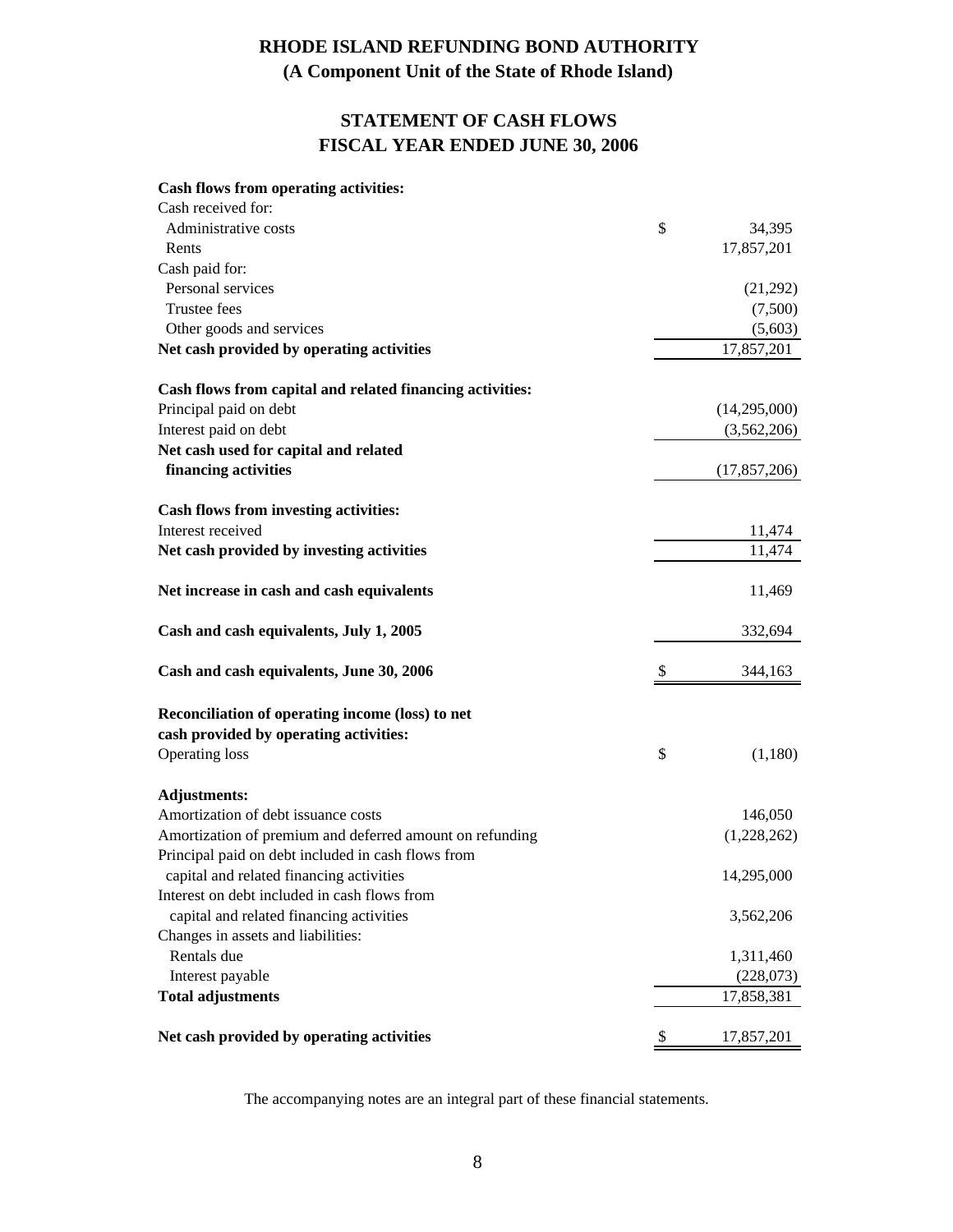(A Component Unit of the State of Rhode Island)

## NOTES TO THE FINANCIAL STATEMENTS Year Ended June 30, 2006

## **1. SUMMARY OF SIGNIFICANT ACCOUNTING POLICIES**

### **Reporting Entity**

The Rhode Island Refunding Bond Authority (Authority) was created and established as a public corporation by Chapter 35-8.1 of the General Laws of the State of Rhode Island. The Authority is authorized to issue bonds, upon the request of the governor and a finding of a financial benefit to the State, for the purpose of loaning money to the State to provide funds to pay, redeem or retire all or a part of the State's General Obligation Bonds dated May 1, 1984 and June 28, 1985.

Chapter 35-8.1 of the General Laws was amended to merge the Rhode Island Public Buildings Authority (RIPBA) into the Authority. On July 1, 1997, the RIPBA ceased to exist as an entity and its functions, powers, rights, duties and liabilities, property and resources, including the bonded indebtedness of the RIPBA were transferred to the Authority. The RIPBA's purpose was to finance the acquisition, construction, and improvement of public facilities and equipment through the issuance of revenue bonds financed solely from revenues derived under lease agreements with various governmental entities.

 The Authority is a component unit of the State of Rhode Island and Providence Plantations for financial reporting purposes. The financial statements of the Authority are blended into the State of Rhode Island's financial statements.

#### **Basis of Presentation**

The accounts of the Authority are maintained in accordance with the principles of "Fund Accounting". Funds have been established as required by various bond resolutions or for certain operating purposes to observe limitations and restrictions placed on the use of resources available to the Authority. For financial reporting purposes, the various accounts of the Authority have been combined and inter-fund transactions have been eliminated.

Two funds are used to account for the operations of the Authority as described below:

 **General Fund** - accounts for the administrative operating activities of the former Rhode Island Public Buildings Authority.

 **Bond Fund** - accounts for revenue bonds and notes payable issued by the former Rhode Island Public Buildings Authority, rentals due from the State, the receipt of rental income, and the payment and amortization of debt issuance costs. The Bond Fund is a consolidation of funds required by various bond resolutions (Debt Service Fund and Cost of Issuance Fund).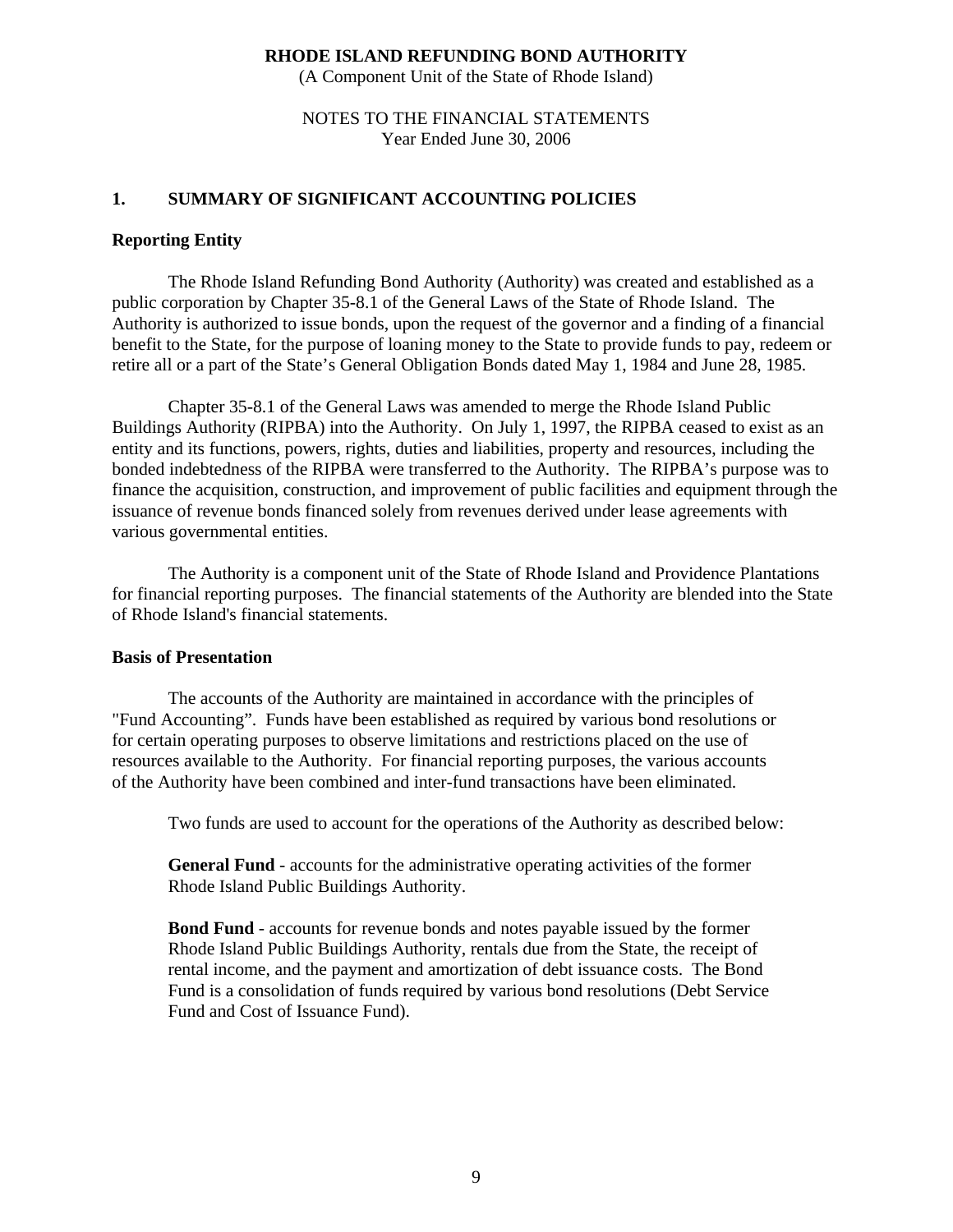(A Component Unit of the State of Rhode Island)

## NOTES TO THE FINANCIAL STATEMENTS Year Ended June 30, 2006

### **1. SUMMARY OF SIGNIFICANT ACCOUNTING POLICIES (continued)**

#### **Basis of Accounting**

The financial statements of the Authority have been prepared on the accrual basis of accounting. The Governmental Accounting Standards Board (GASB) is responsible for establishing generally accepted accounting principles for governmental, proprietary fund type activities. In accordance with GASB Statement No. 20, in the absence of specific guidance from a GASB pronouncement, pronouncements of the Financial Accounting Standards Board (FASB) issued on or before November 30, 1989 have been followed.

#### **Use of Estimates**

 The preparation of financial statements in conformity with generally accepted accounting principles requires management to make estimates and assumptions that affect the reported amounts of assets and liabilities at the date of the financial statements. Estimates also affect the reported amounts of revenues and expenses during the reporting period. Actual results could differ from those estimates.

#### **Income Taxes**

The Authority is exempt from Federal and State income taxes.

#### **Operating Revenues and Expenses**

The Authority considers rental payments, recovery of administrative costs, interest expense and amortization of debt issuance costs to be operating revenues and expenses since they relate to the Authority's principal functional activity.

#### **Investment Income**

Interest earned on investments is recognized as income in the fund in which the investments are held. In accordance with each bond series or resolution, this interest may periodically be transferred to the Bond Fund and be used to reduce future rental payments from the State of Rhode Island.

#### **Cash and Cash Equivalents**

 The Authority considers all highly liquid investments with a maturity of three months or less when purchased to be cash equivalents.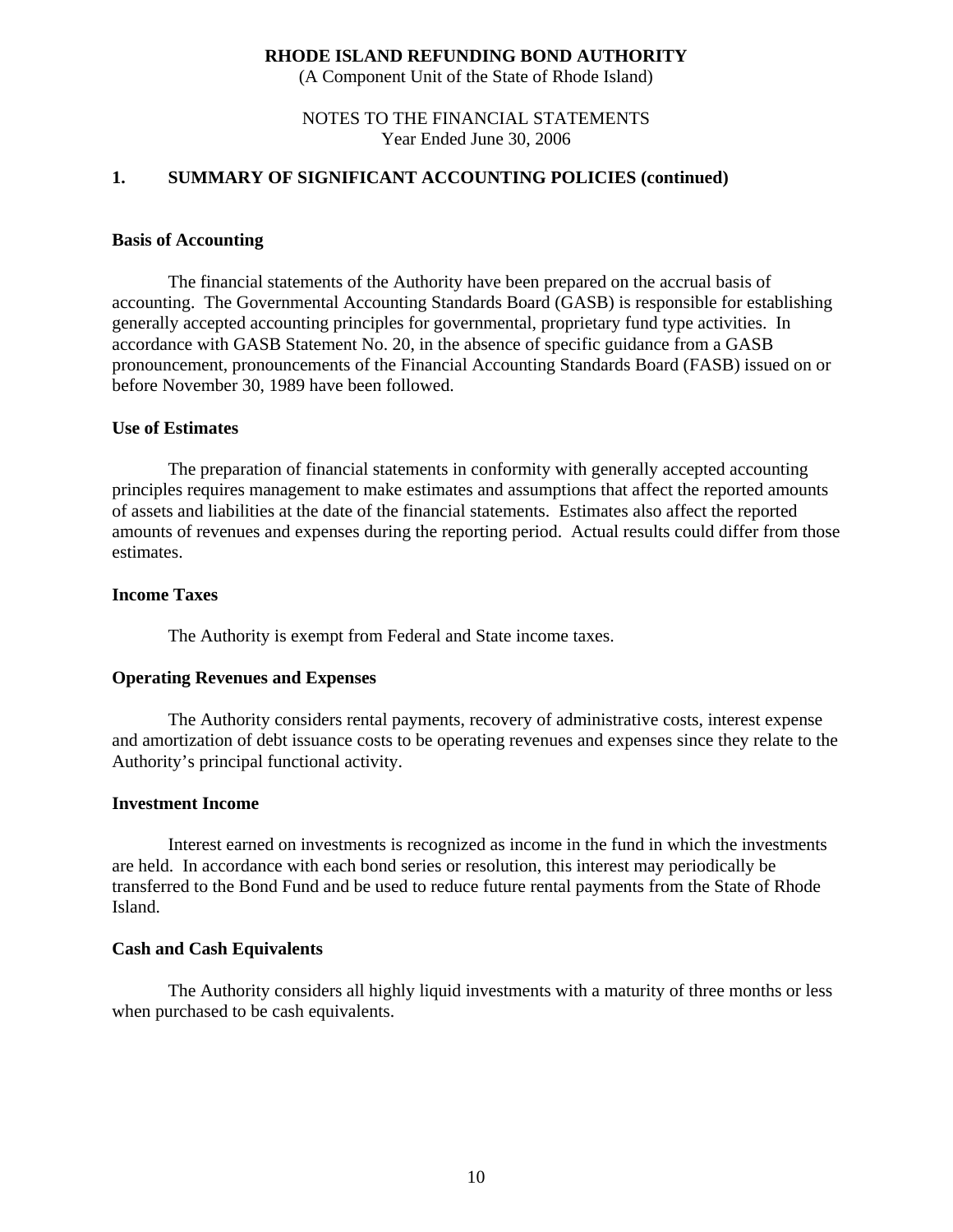(A Component Unit of the State of Rhode Island)

NOTES TO THE FINANCIAL STATEMENTS Year Ended June 30, 2006

## **1. SUMMARY OF SIGNIFICANT ACCOUNTING POLICIES (continued)**

#### **Debt Issuance Costs**

 Debt issuance costs represent the costs of issuance of the revenue bonds and are reflected as an asset on the financial statements. These costs are amortized on a straight-line basis over the life of the bonds. Debt issuance costs associated with defeased bonds are deferred and amortized over the remaining life of the old debt or the life of the new debt, whichever is shorter.

### **Bond Discounts and Premiums**

 Bond discounts and premiums on revenue bonds are recorded as an offset/addition, respectively, to the outstanding revenue bonds payable. Bond discounts and premiums are amortized using the effective interest method over the life of the bonds. Bond discounts, premiums and debt issuance costs associated with defeased bonds (deferred amount on refunding) are deferred and amortized over the remaining life of the old debt or the life of the new debt, whichever is shorter.

### **Investments**

 Investments are recorded in the financial statements at fair value, except that, in accordance with GASB Statement No. 31, the Authority reports money market investments, having a remaining maturity of one year or less at time of purchase at amortized cost, provided that the fair value of those investments is not significantly affected by the impairment of the credit standing of the issuer or by other factors.

### **Changes in Classification and Presentation**

Certain changes in presentation and classification have been made involving debt issuance costs and the carrying amount of bonds payable (bond discounts and deferred amount on refunding) in the Authority's financial statements. As a result of the reclassifications, current and future year amortization of debt issuance costs and deferred amounts on refunding have been adjusted.

### **2. DUE FROM STATE**

Due from the State includes any unreimbursed administrative expenses of the Authority.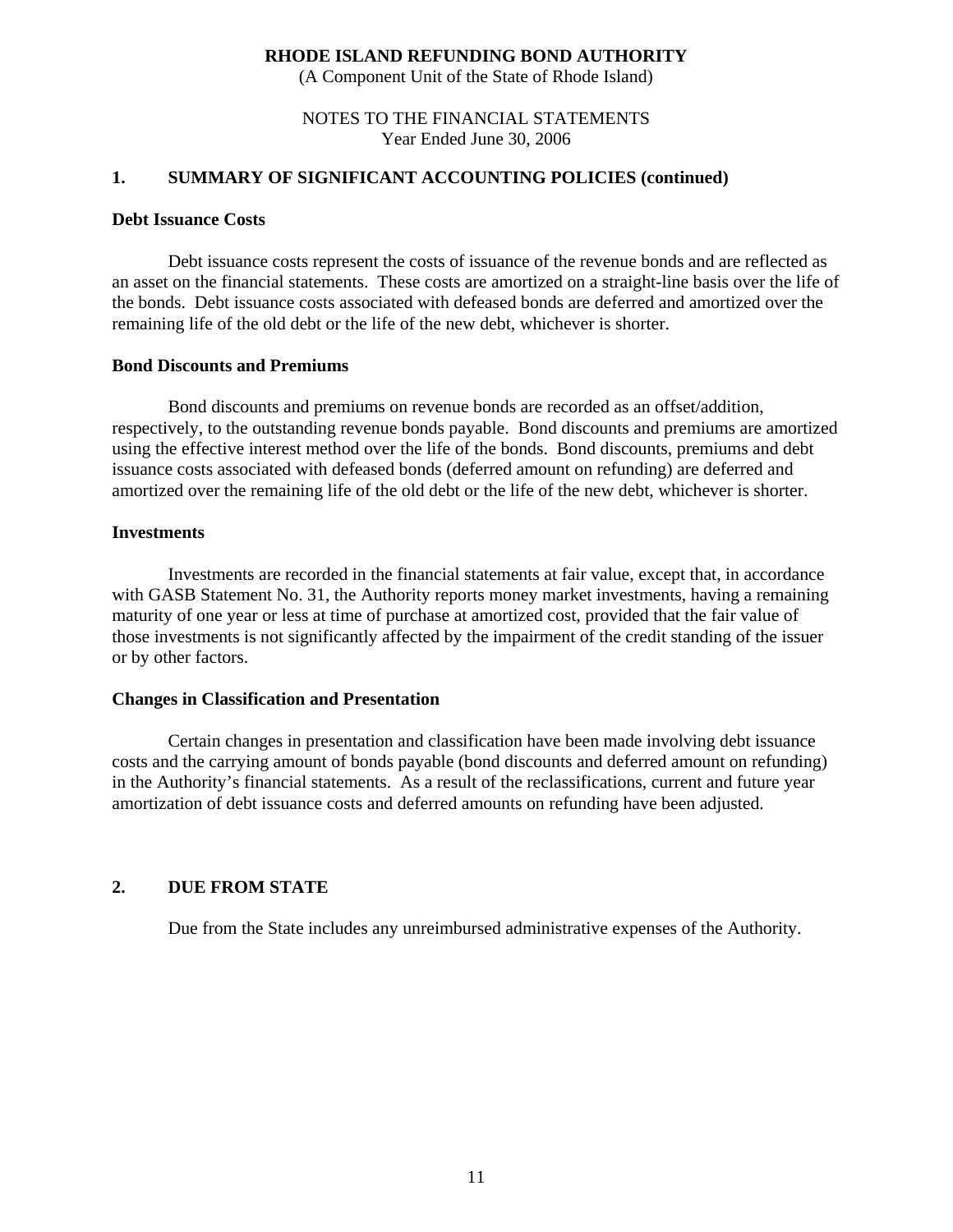(A Component Unit of the State of Rhode Island)

## NOTES TO THE FINANCIAL STATEMENTS Year Ended June 30, 2006

### **3. RENTALS DUE**

Rentals due represent amounts payable by the State pursuant to agreements for projects leased by the former Rhode Island Public Buildings Authority. Annual rental payments made by the State to the Authority are equal to the interest and annual principal payment on bonds and notes issued by the Authority (RIPBA), amortization of bond issuance costs and certain administrative expenses of the Authority.

The Authority uses a method similar to the financing method to account for rentals from long-term lease agreements. Under this method, the aggregate amount of rentals due for the repayment of the bond and note principal plus current accrued interest are recorded as rentals due for payment of principal and interest on bonds and notes.

The obligation of the State to make payments to the Authority under various lease agreements is subject to and dependent upon appropriations being made from time to time by the General Assembly of the State for such purpose.

## **4. CASH, CASH EQUIVALENTS AND INVESTMENTS**

Permitted investments of the Authority are defined by the various bond resolutions governing the Authority's outstanding bonded indebtedness. In general, the Authority may invest in direct obligations of the United States of America, obligations of federal agencies which are backed by the full faith and credit of the United States of America, obligations of certain federal agencies which are not fully guaranteed by the United States of America, dollar denominated deposit accounts, federal funds and banker's acceptances with domestic commercial banks bearing the highest rating by national rating agencies, commercial paper bearing the highest rating by national rating agencies, and highly rated money market funds and municipal or state obligations. Other investments may be permissible with permission of the insurer of the Authority's bonds.

The Authority's cash and cash equivalent investments at June 30, 2006 consisted of one money market mutual fund which invests exclusively in short-term U.S. Treasury obligations and repurchase agreements secured by U.S. Treasury obligations. The money market mutual fund was rated Aaa by Moody's and AAAm by Standard & Poor's. The average maturity of the money market mutual fund's portfolio was three days at June 30, 2006. The carrying amount and fair value of the Authority's cash equivalent investments at June 30, 2006 was \$344,163.

## **5. PROJECT ACQUISITION PROMISSORY NOTES**

 Project acquisition promissory (PAP) notes represent the Authority's obligation to the State for certain land and improvements acquired for projects financed by the Authority. Such notes require semi-annual interest payments but are payable as to principal only when the State shall have exercised its right to purchase a specific project under the lease agreement(s). The payment of principal and interest on each PAP note is payable solely from the rent paid by the State for leased projects. The Authority has covenanted to credit to the State any and all rent designated as Project Acquisition Promissory Note Payments accruing to the Authority under the agreements.

## **6. BONDS PAYABLE**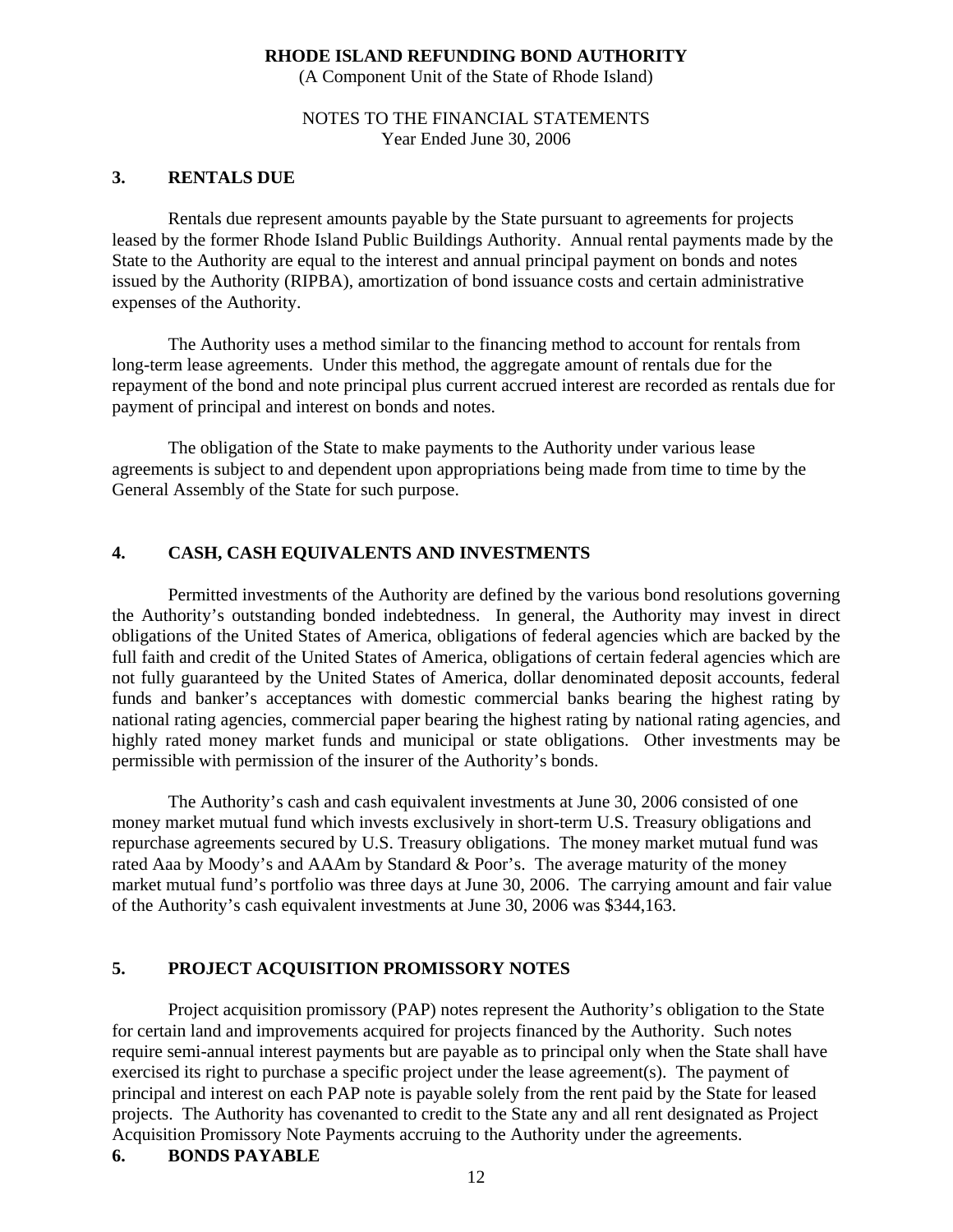(A Component Unit of the State of Rhode Island)

## NOTES TO THE FINANCIAL STATEMENTS Year Ended June 30, 2006

## **Revenue Bonds - 1998 Series A** (Rhode Island Refunding Bond Authority)

 In June 1998, the Authority issued \$39,875,000 in State Public Projects Revenue Bonds, known as the 1998 Series A Bonds. These bonds, which have interest rates ranging from 4.25% to 5.25% and mature at various dates through 2010, are secured by lease rentals payable by the State of Rhode Island pursuant to lease agreements.

 Proceeds of the 1998 Series A issue and related debt service reserve funds were used to effect the complete refunding of four of the former Public Building Authority's State Public Projects Revenue Bonds.

Principal amount outstanding at June 30, 2006 - \$24,185,000.

## **Revenue Bonds – 2003 Series A** (Rhode Island Refunding Bond Authority)

In May 2003, the Authority issued \$67,625,000 in State Public Projects Revenue Bonds dated April 1, 2003 which are known as the 2003 Series A Bonds. These bonds, which have interest rates ranging from 3.0% to 5.0% and mature at various dates through 2008, are secured by lease rentals payable by the State of Rhode Island pursuant to lease agreements.

Proceeds of the 2003 Series A issue were used to defease the 1993 Series A revenue bonds.

Principal amount outstanding at June 30, 2006 - \$36,135,000.

Debt service requirements from July 1, 2006 to maturity are summarized below for each issue outstanding as of June 30, 2006:

|                       | <b>Revenue Bonds -</b><br>1998 Series A |                           | <b>Revenue Bonds -</b><br>2003 Series A |             | <b>Total – All issues</b> |                 |
|-----------------------|-----------------------------------------|---------------------------|-----------------------------------------|-------------|---------------------------|-----------------|
| <b>Fiscal</b><br>Year | <b>Principal</b>                        | <b>Interest</b>           | <b>Principal</b>                        | Interest    | <b>Principal</b>          | <b>Interest</b> |
| 2007                  | 6,975,000                               | 1,243,931                 | 10,635,000                              | 1,540,875   | 17,610,000                | 2,784,806       |
| 2008                  | 1,335,000                               | 895,181                   | 17,140,000                              | 846,500     | 18,475,000                | 1,741,681       |
| 2009                  | 9,835,000                               | 833,438                   | 8,360,000                               | 209,000     | 18,195,000                | 1,042,438       |
| 2010                  | 6,040,000                               | 317,100                   |                                         |             | 6,040,000                 | 317,100         |
| Total                 | \$24,185,000                            | \$3,289,650               | \$36,135,000                            | \$2,596,375 | \$60,320,000              | \$5,886,025     |
|                       |                                         | <b>Bonds Payable, Net</b> |                                         |             |                           |                 |
|                       | Total bond principal                    |                           |                                         |             | \$60,320,000              |                 |
|                       | Add: bond premium                       |                           |                                         |             | 1,075,730                 |                 |
|                       | deferred amount on refunding            |                           |                                         |             | (484, 381)                |                 |
|                       |                                         | Bonds payable, net        |                                         |             | \$60,911,349              |                 |
|                       |                                         | Less: current portion     | 17,610,000                              |             |                           |                 |

Noncurrent portion of bonds payable  $$ 43,301,349$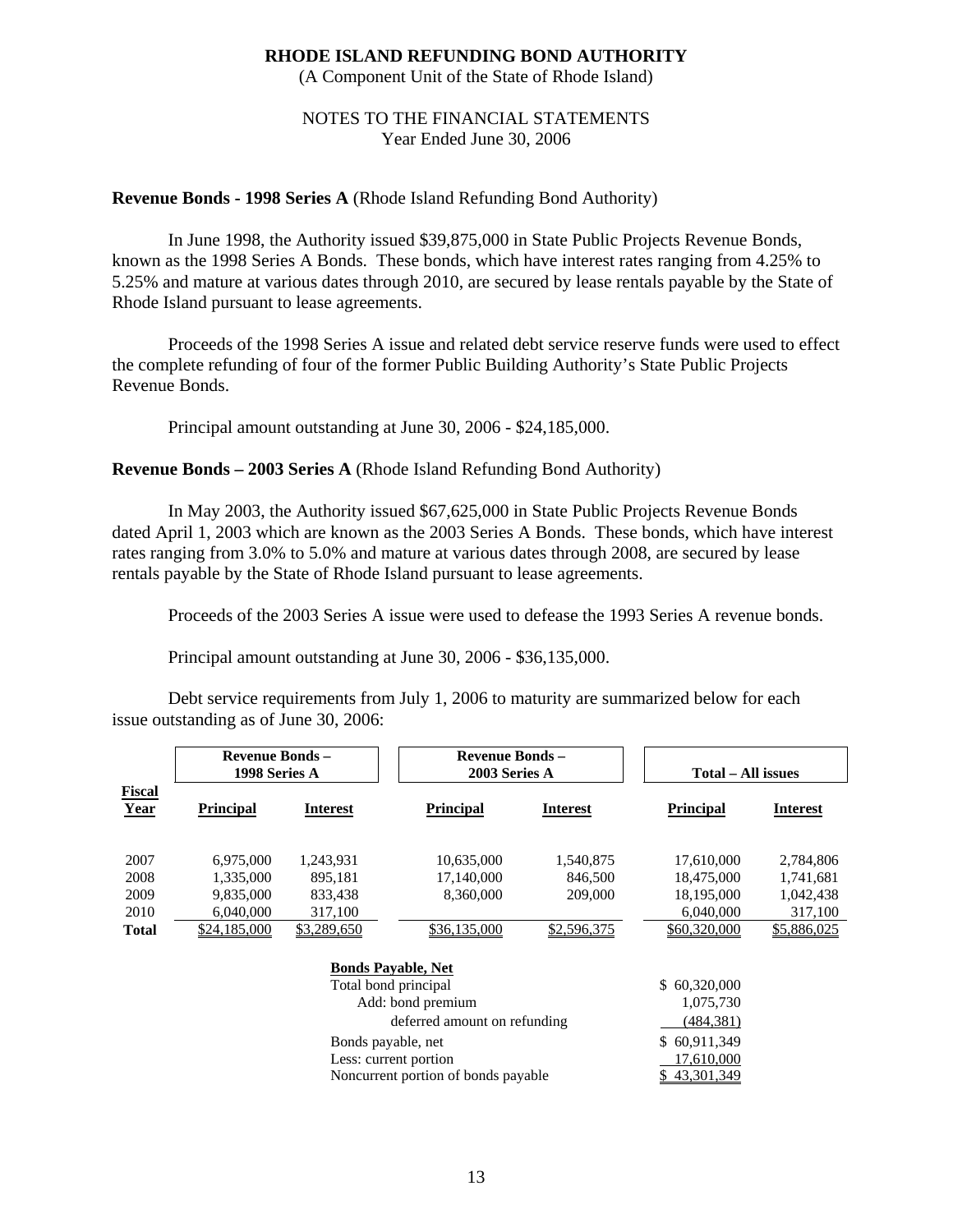(A Component Unit of the State of Rhode Island)

## NOTES TO THE FINANCIAL STATEMENTS Year Ended June 30, 2006

# **7. NET ASSETS - Unrestricted**

The Authority has designated \$100,000 of net assets to cover future contingencies.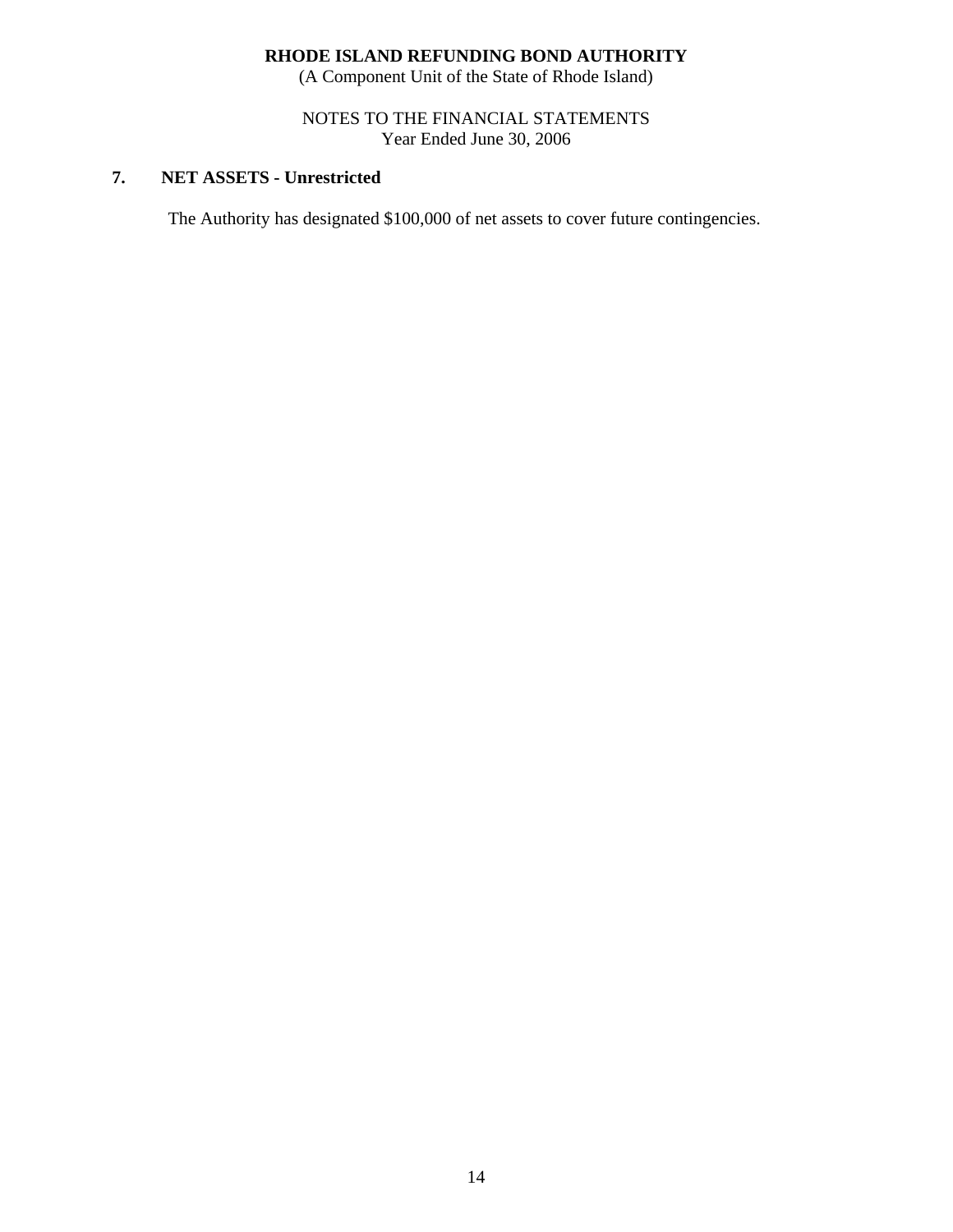## **RHODE ISLAND REFUNDING BOND AUTHORITY COMBINING STATEMENT OF NET ASSETS JUNE 30, 2006**

|                                      | <b>General</b><br><b>Fund</b> |              | <b>Bond</b><br>Fund |              | <b>Total</b> |
|--------------------------------------|-------------------------------|--------------|---------------------|--------------|--------------|
| <b>ASSETS</b>                        |                               |              |                     |              |              |
| Current assets:                      |                               |              |                     |              |              |
| Cash and cash equivalents            | \$<br>308,368                 | \$           | 35,795              | \$           | 344,163      |
| Due from State                       | 1,373                         |              |                     |              | 1,373        |
| Rentals due                          |                               |              | 18,783,346          |              | 18,783,346   |
| Total current assets                 | 309,741                       |              | 18,819,141          |              | 19,128,882   |
| Noncurrent assets:                   |                               |              |                     |              |              |
| Rentals due                          |                               |              | 47,286,685          |              | 47,286,685   |
| Debt issuance costs                  |                               |              | 413,945             |              | 413,945      |
| Total noncurrent assets              |                               |              | 47,700,630          |              | 47,700,630   |
| <b>Total assets</b>                  | \$<br>309,741                 | $\mathbb{S}$ | 66,519,771          | $\mathbb{S}$ | 66,829,512   |
| <b>LIABILITIES</b>                   |                               |              |                     |              |              |
| Current liabilities:                 |                               |              |                     |              |              |
| Accounts payable                     | \$<br>1,118                   | \$           |                     | \$           | 1,118        |
| Interest payable                     |                               |              | 1,173,346           |              | 1,173,346    |
| Bonds payable (net)                  |                               |              | 17,610,000          |              | 17,610,000   |
| <b>Total current liablities</b>      | 1,118                         |              | 18,783,346          |              | 18,784,464   |
| Noncurrent liabilities:              |                               |              |                     |              |              |
| Project acquisition promissory notes |                               |              | 4,435,076           |              | 4,435,076    |
| Bonds payable (net)                  |                               |              | 43,301,349          |              | 43,301,349   |
| <b>Total noncurrent liablities</b>   |                               |              | 47,736,425          |              | 47,736,425   |
| <b>Total liabilities</b>             | 1,118                         |              | 66,519,771          |              | 66,520,889   |
| <b>NET ASSETS</b>                    |                               |              |                     |              |              |
| Unrestricted                         | 308,623                       |              |                     |              | 308,623      |
| <b>Total net assets</b>              | \$<br>308,623                 | \$           |                     | \$           | 308,623      |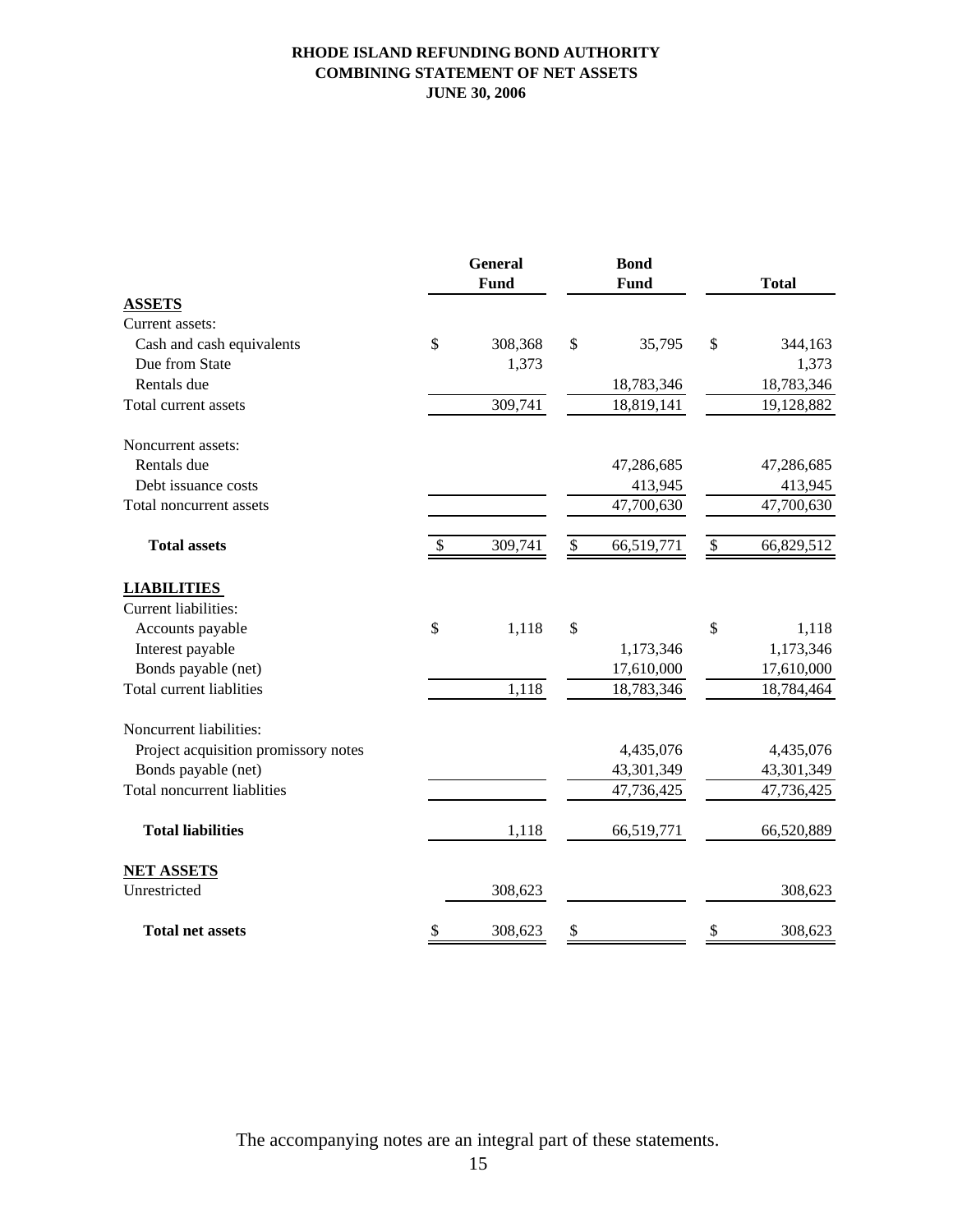## **RHODE ISLAND REFUNDING BOND AUTHORITY COMBINING STATEMENT OF REVENUES,EXPENSES AND CHANGES IN NET ASSETS FISCAL YEAR ENDED JUNE 30, 2006**

|                                     | <b>General</b><br>Fund |         | <b>Bond</b><br>Fund | <b>Total</b>    |  |
|-------------------------------------|------------------------|---------|---------------------|-----------------|--|
| <b>Operating revenues</b>           |                        |         |                     |                 |  |
| Rental income                       | \$                     |         | \$<br>2,738,348     | \$<br>2,738,348 |  |
| Recovery of administrative costs    |                        | 34,395  |                     | 34,395          |  |
| <b>Total operating revenues</b>     |                        | 34,395  | 2,738,348           | 2,772,743       |  |
| <b>Operating expenses</b>           |                        |         |                     |                 |  |
| Interest expense                    |                        |         | 2,593,478           | 2,593,478       |  |
| Amortization of debt issuance costs |                        |         | 146,050             | 146,050         |  |
| Personal services                   |                        | 21,292  |                     | 21,292          |  |
| <b>Trustee fees</b>                 |                        | 7,500   |                     | 7,500           |  |
| Professional services               |                        | 5,603   |                     | 5,603           |  |
| <b>Total operating expenses</b>     |                        | 34,395  | 2,739,528           | 2,773,923       |  |
| <b>Operating income (loss)</b>      |                        |         | (1,180)             | (1,180)         |  |
| Nonoperating revenue                |                        |         |                     |                 |  |
| Investment income                   |                        | 10,290  | 1,180               | 11,470          |  |
| <b>Total nonoperating revenue</b>   |                        | 10,290  | 1,180               | 11,470          |  |
| Change in net assets                |                        | 10,290  |                     | 10,290          |  |
| Total net assets, July 1, 2005      |                        | 298,333 |                     | 298,333         |  |
| Total net assets, June 30, 2006     | \$                     | 308,623 | \$                  | \$<br>308,623   |  |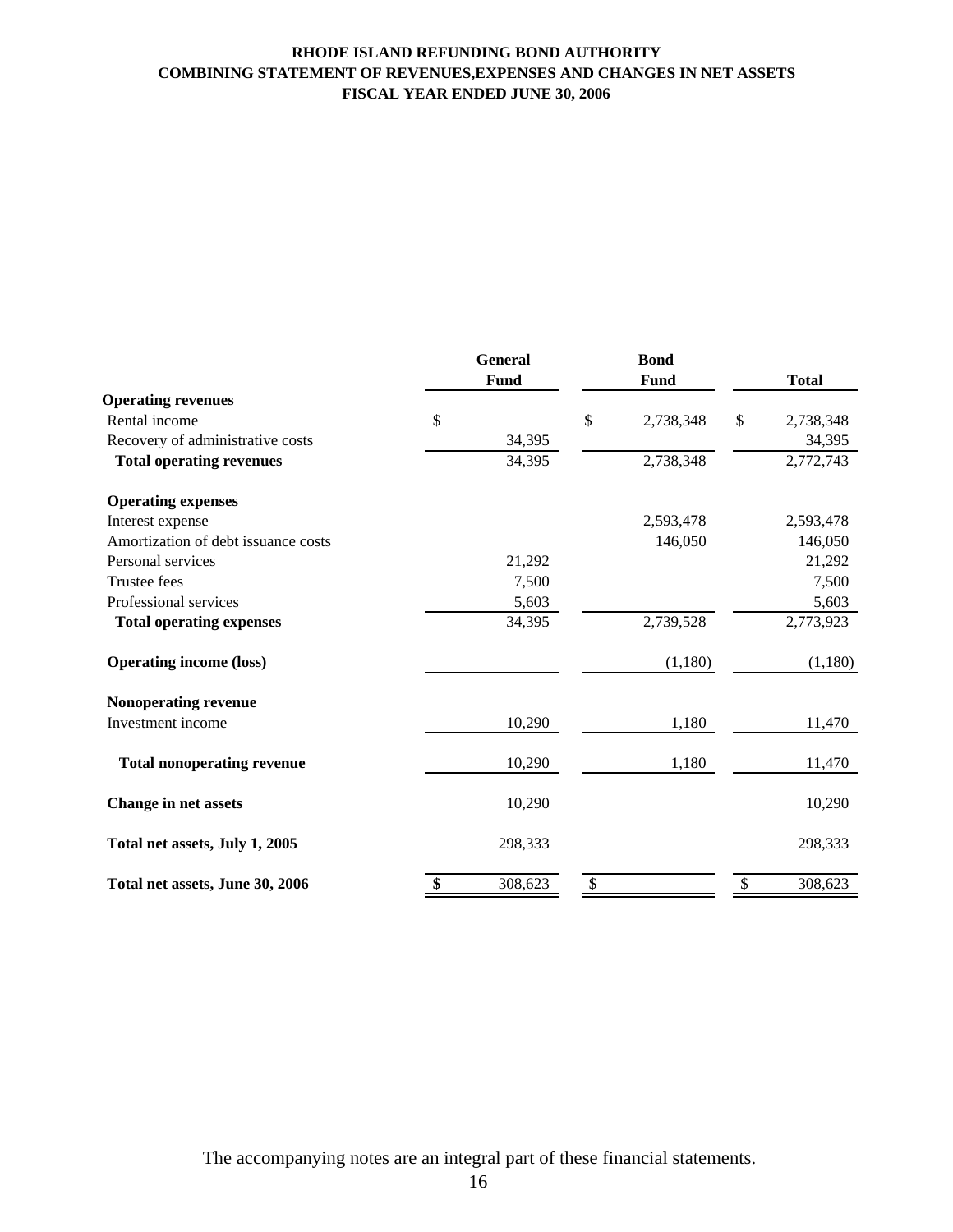## **RHODE ISLAND REFUNDING BOND AUTHORITY COMBINING STATEMENT OF CASH FLOWS FISCAL YEAR ENDED JUNE 30, 2006**

|                                                            | General |             | <b>Bond</b> |                |        |                |
|------------------------------------------------------------|---------|-------------|-------------|----------------|--------|----------------|
|                                                            |         | <b>Fund</b> |             | <b>Fund</b>    |        | <b>Total</b>   |
| Cash flows from operating activities:                      |         |             |             |                |        |                |
| Cash received for:                                         |         |             |             |                |        |                |
| Administrative costs                                       | \$      | 34,395      | \$          |                | \$     | 34,395         |
| Rents                                                      |         |             |             | 17,857,201     |        | 17,857,201     |
| Cash paid for:                                             |         |             |             |                |        |                |
| Personal services                                          |         | (21,292)    |             |                |        | (21,292)       |
| Trustee fees                                               |         | (7,500)     |             |                |        | (7,500)        |
| Other goods and services                                   |         | (5,603)     |             |                |        | (5,603)        |
| Net cash provided by operating activities                  |         |             |             | 17,857,201     |        | 17,857,201     |
| Cash flows from capital and related financing activities:  |         |             |             |                |        |                |
| Principal paid on debt                                     |         |             |             | (14,295,000)   |        | (14,295,000)   |
| Interest paid on debt                                      |         |             |             | (3,562,206)    |        | (3,562,206)    |
| Net cash used for capital and related                      |         |             |             |                |        |                |
| financing activities                                       |         |             |             | (17, 857, 206) |        | (17, 857, 206) |
| Cash flows from investing activities:                      |         |             |             |                |        |                |
| Interest received                                          |         | 10,294      |             | 1,180          |        | 11,474         |
| Net cash provided by investing activities                  |         | 10,294      |             | 1,180          |        | 11,474         |
| Net increase in cash and cash equivalents                  |         | 10,294      |             | 1,175          |        | 11,469         |
| Cash and cash equivalents, July 1, 2005                    |         | 298,074     |             | 34,620         |        | 332,694        |
| Cash and cash equivalents, June 30, 2006                   | \$      | 308,368     | \$          | 35,795         | \$     | 344,163        |
| Reconciliation of operating income (loss) to net           |         |             |             |                |        |                |
| cash provided by (used for) operating activities:          |         |             |             |                |        |                |
| Operating income (loss)                                    | \$      |             | \$          | (1,180)        | \$     | (1,180)        |
| <b>Adjustments:</b>                                        |         |             |             |                |        |                |
| Amortization of debt issuance costs                        |         |             |             | 146,050        |        | 146,050        |
| Amortization of premium and deferred amount                |         |             |             |                |        |                |
| on refunding (net)                                         |         |             |             | (1,228,262)    |        | (1,228,262)    |
| Principal paid on debt included in cash flows from capital |         |             |             |                |        |                |
| and related financing activities                           |         |             |             | 14,295,000     |        | 14,295,000     |
| Interest paid on debt included in cash flows from capital  |         |             |             |                |        |                |
| and related financing activities                           |         |             |             | 3,562,206      |        | 3,562,206      |
| Changes in assets and liabilities:                         |         |             |             |                |        |                |
| Rentals due                                                |         |             |             | 1,311,460      |        | 1,311,460      |
| Interest payable                                           |         |             |             | (228,073)      |        | (228,073)      |
| <b>Total adjustments</b>                                   |         |             |             | 17,858,381     |        | 17,858,381     |
| Net cash provided by operating activities                  | \$      |             | \$          | 17,857,201     | $\$\,$ | 17,857,201     |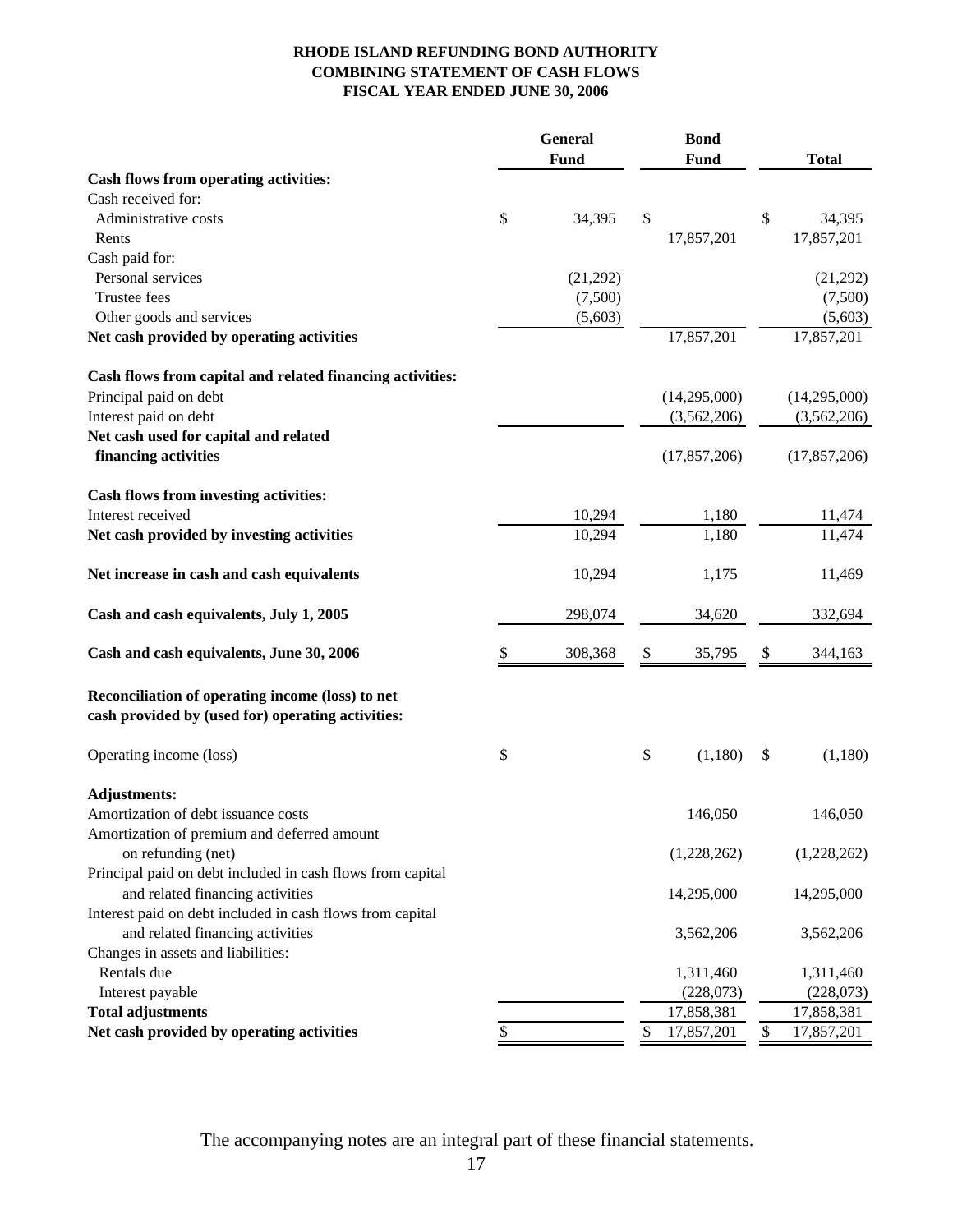

ERNEST A. ALMONTE, CPA, CFE **Auditor General**  ernest.almonte@oag.ri.gov

STATE of RHODE ISLAND and PROVIDENCE PLANTATIONS

GENERAL ASSEMBLY

♦ **Integrity**

♦ **Reliability** 

OFFICE OF THE AUDITOR GENERAL

- ♦ **Independence**
- ♦ **Accountability**

# **INDEPENDENT AUDITOR'S REPORT ON INTERNAL CONTROL OVER FINANCIAL REPORTING AND ON COMPLIANCE AND OTHER MATTERS BASED ON AN AUDIT OF FINANCIAL STATEMENTS PERFORMED IN ACCORDANCE WITH** *GOVERNMENT AUDITING STANDARDS*

# JOINT COMMITTEE ON LEGISLATIVE SERVICES, GENERAL ASSEMBLY STATE OF RHODE ISLAND AND PROVIDENCE PLANTATIONS:

## BOARD OF DIRECTORS OF THE RHODE ISLAND REFUNDING BOND AUTHORITY:

We have audited the financial statements of the Rhode Island Refunding Bond Authority (the Authority), a component unit of the State of Rhode Island and Providence Plantations, as of and for the year ended June 30, 2006, and have issued our report thereon dated September 21, 2006. We conducted our audit in accordance with auditing standards generally accepted in the United States of America and the standards applicable to financial audits contained in *Government Auditing Standards*, issued by the Comptroller General of the United States.

## Internal Control Over Financial Reporting

 In planning and performing our audit, we considered the Authority's internal control over financial reporting in order to determine our auditing procedures for the purpose of expressing our opinion on the financial statements and not to provide an opinion on the internal control over financial reporting. Our consideration of the internal control over financial reporting would not necessarily disclose all matters in the internal control that might be material weaknesses. A material weakness is a reportable condition in which the design or operation of one or more of the internal control components does not reduce to a relatively low level the risk that misstatements caused by error or fraud in amounts that would be material in relation to the financial statements being audited may occur and not be detected within a timely period by employees in the normal course of performing their assigned functions. We noted no matters involving the internal control over financial reporting and its operation that we consider to be material weaknesses.

## Compliance and Other Matters

As part of obtaining reasonable assurance about whether the Authority's financial statements are free of material misstatement, we performed tests of its compliance with certain provisions of laws, regulations, and contracts, noncompliance with which could have a direct and material effect on the determination of financial statement amounts. However, providing an opinion on compliance